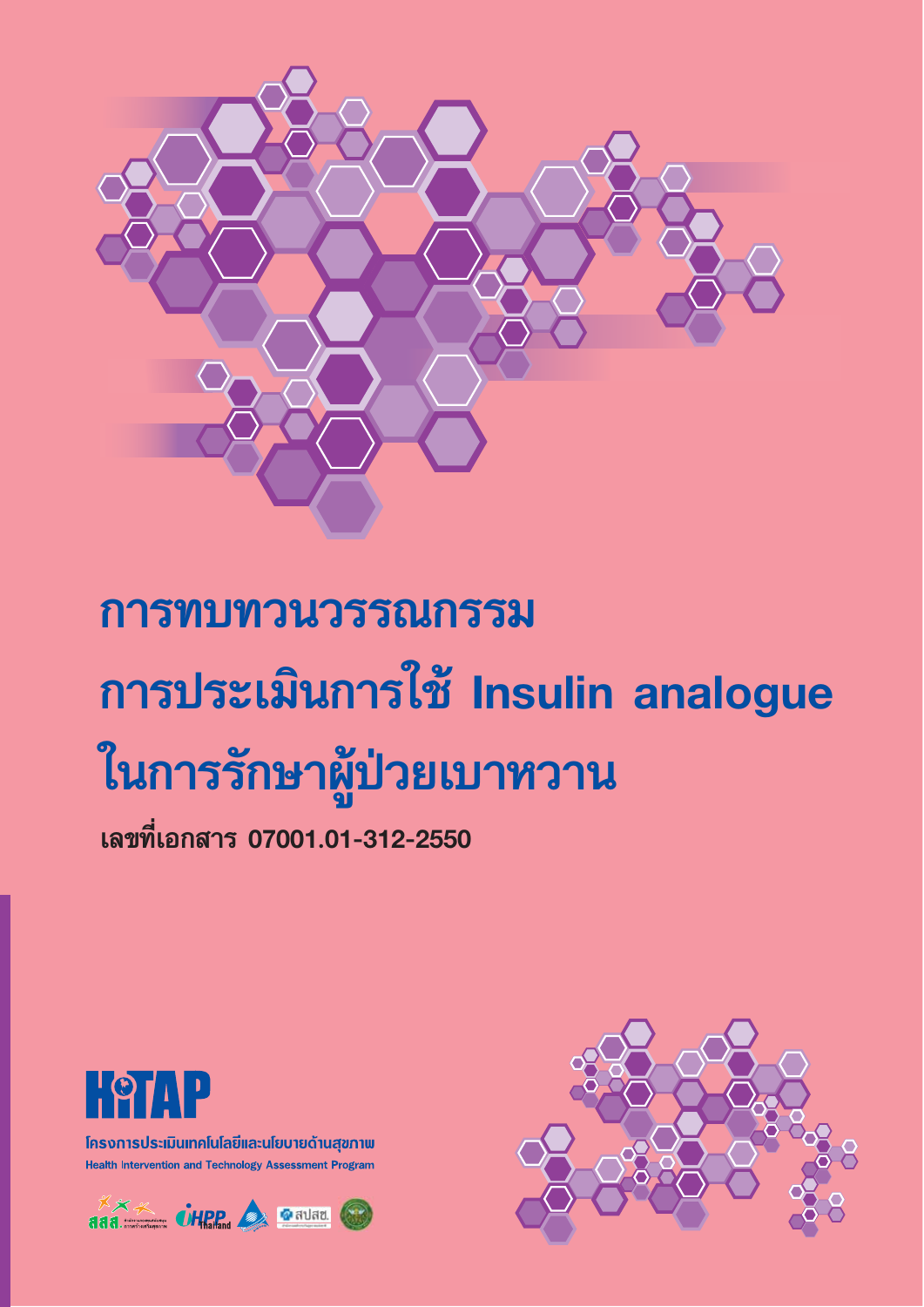โครงการประเมินเทคโนโลยีและนโยบายด้านสุขภาพ Health Intervention and Technology Assessment Program (HITAP)

การทบทวนวรรณกรรม การประเมินการใช้ Insulin analogue ในการรักษาผู้ป่วยเบาหวาน

ตุลาคม 2550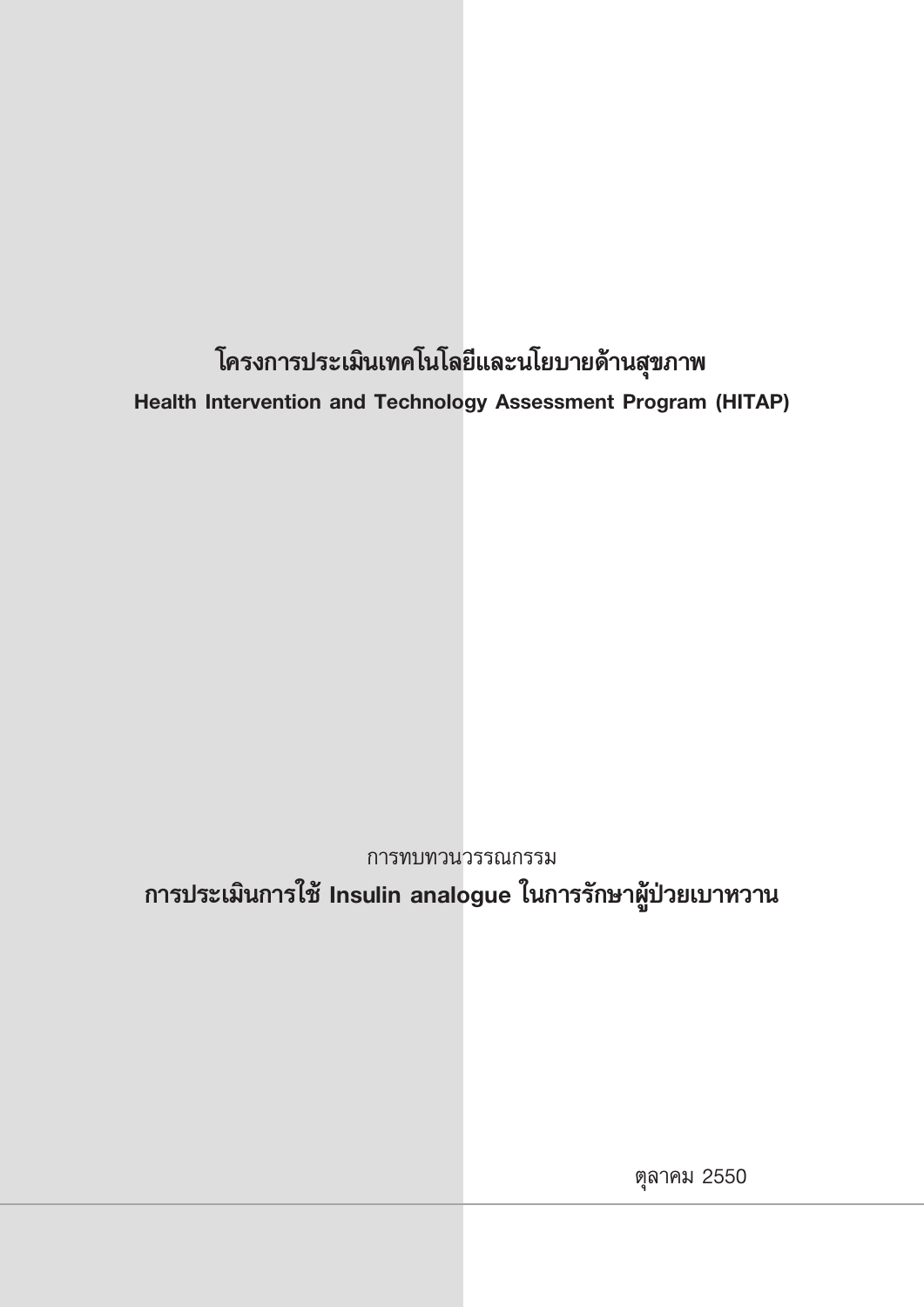ว่าง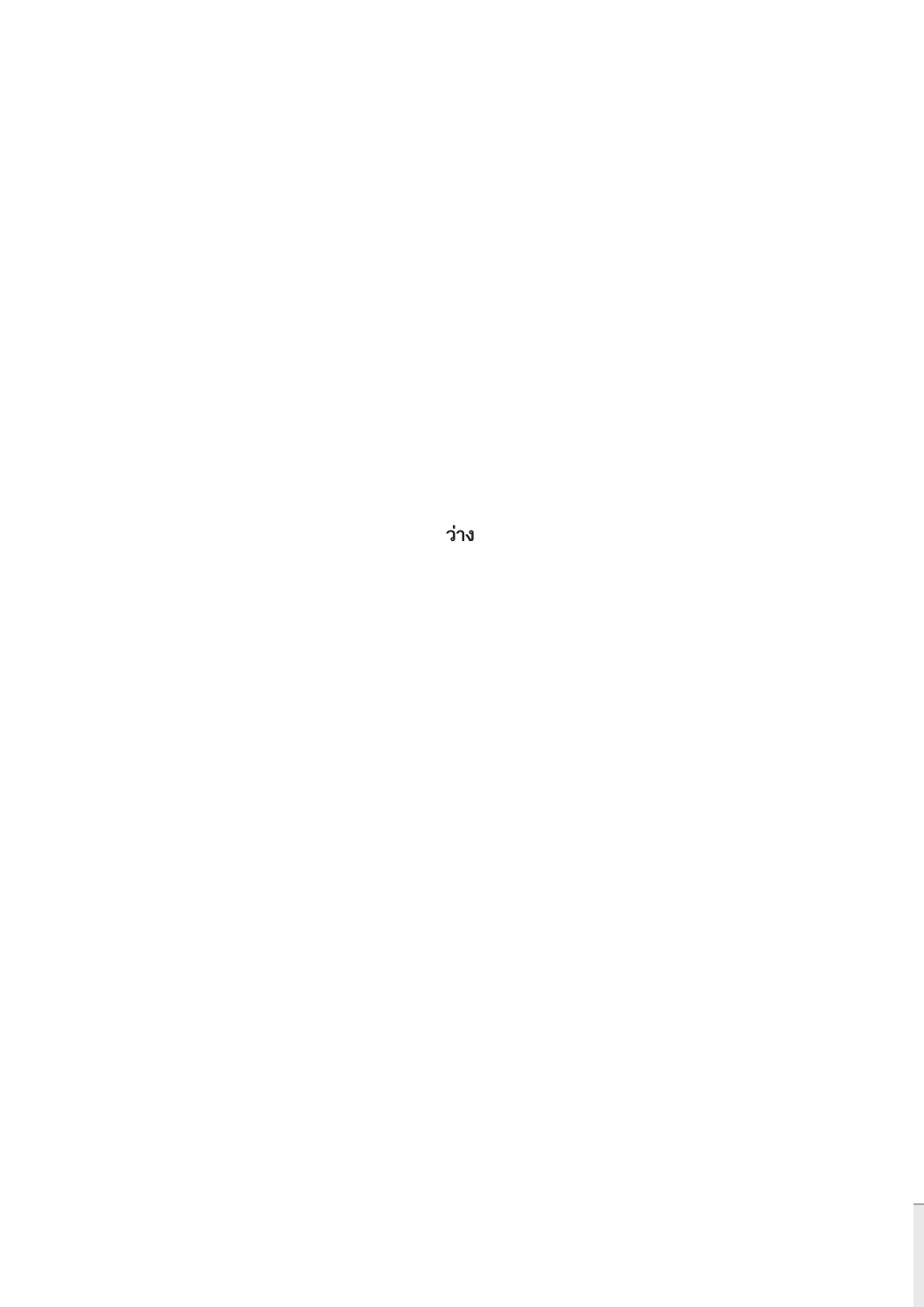

# สารบัญ

| 1            | บทนำ                                 | 1  |
|--------------|--------------------------------------|----|
|              | 1.1 ที่มา บริบทของประเทศไทย          | 1  |
|              | 1.2 อินสุลิน                         | 3  |
| $\mathbf{2}$ | สาระสำคัญ                            | 8  |
| 3            | วัตถุประสงค์                         | 8  |
| 4            | การทบทวนทางคลินิก                    | 8  |
|              | 4.1 Short-acting insulin analogue    | 8  |
|              | 4.1.1 วิธีการศึกษา                   | 8  |
|              | 4.1.2 ผลการศึกษา                     | 9  |
|              | 4.1.3 สรุปผลการศึกษา                 | 11 |
|              | 4.2 Long-acting insulin analogue     | 12 |
|              | 4.2.1 วิธีการศึกษา                   | 12 |
|              | 4.2.2 ผลการศึกษา                     | 13 |
|              | 4.2.3 สรุปผลการศึกษา                 | 14 |
| 5            | การวิเคราะห์ทางเศรษฐศาสตร์           | 15 |
|              | 5.1 Short-acting insulin analogue    | 15 |
|              | 5.1.1 วิธีการศึกษา                   | 15 |
|              | 5.1.2 ผลการศึกษา                     | 15 |
|              | 5.1.3 สรุปผลการศึกษา                 | 16 |
|              | 5.2 Long-acting insulin analogue     | 16 |
|              | 5.2.1 วิธีการศึกษา                   | 16 |
|              | 5.2.2 ผลการศึกษา                     | 17 |
|              | 5.2.3 สรุปผลการศึกษา                 | 18 |
| 6            | ข้อพิจารณาด้านจริยธรรม จิตวิทยาสังคม | 18 |
| 7            | บทสรุป                               | 19 |
| 8            | เอกสารอ้างอิง                        | 20 |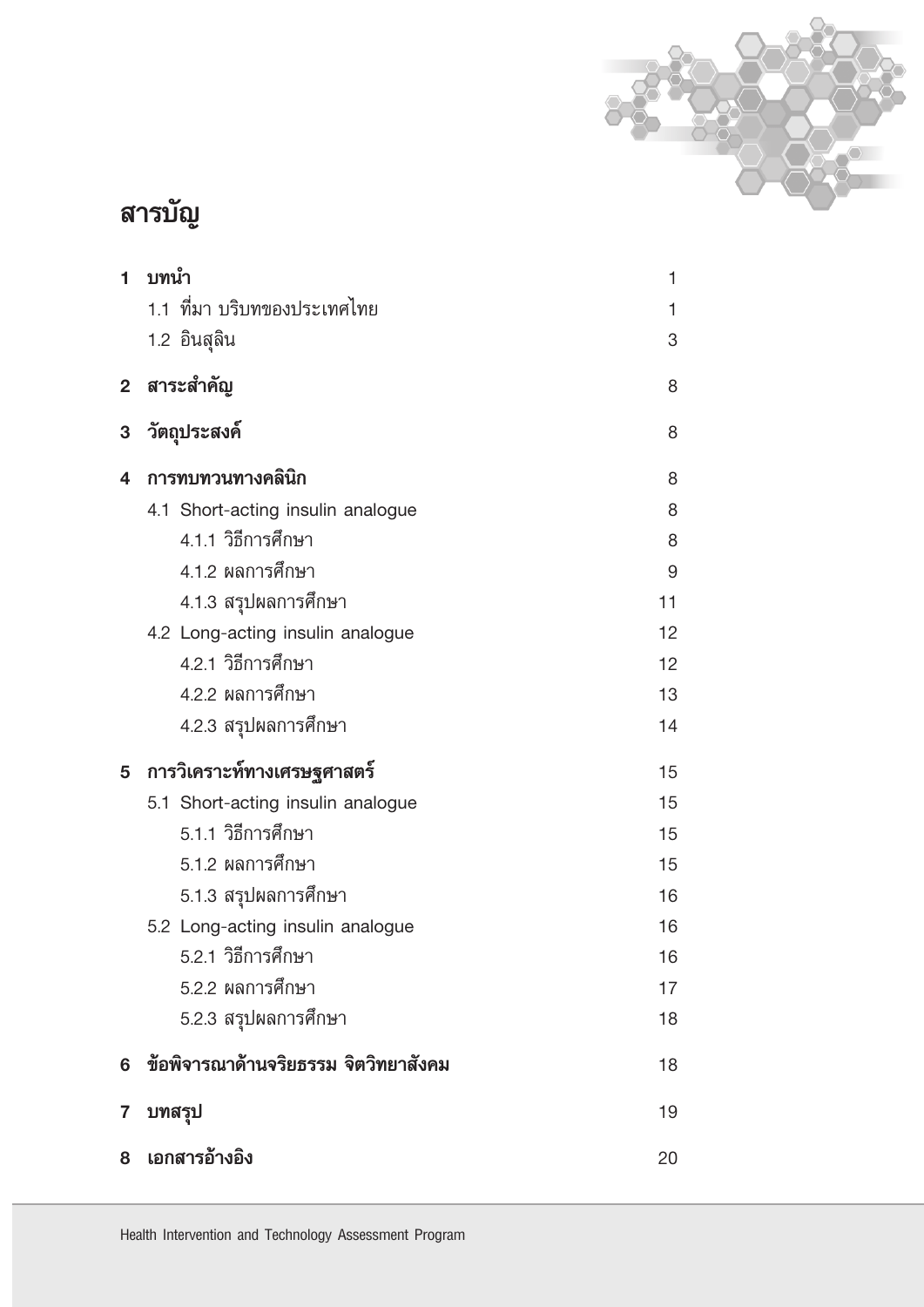# Abbreviation

**FBG** 

| FPG         | Fasting plasma glucose                      |
|-------------|---------------------------------------------|
| <b>GDM</b>  | <b>Gestational Diabetes Mellitus</b>        |
| HEED        | <b>Health Economic Evaluations Database</b> |
| HI          | Human insulin                               |
| HTA         | Health Technology Assessment                |
| <b>IAsp</b> | Insulin aspart                              |
| IGlu        | Insulin glulisine                           |
| ILis        | Insulin lispro                              |
| <b>IGla</b> | Insulin glargine                            |
| <b>IDet</b> | Insulin detemir                             |
| <b>NICE</b> | National Institute for Clinical Excellence  |
| <b>NPH</b>  | Neutral Protamine Hagedorn insulin          |
| OAD         | Oral AntiDiabetes                           |
| <b>WTP</b>  | Willingness to pay                          |

Fasting blood glucose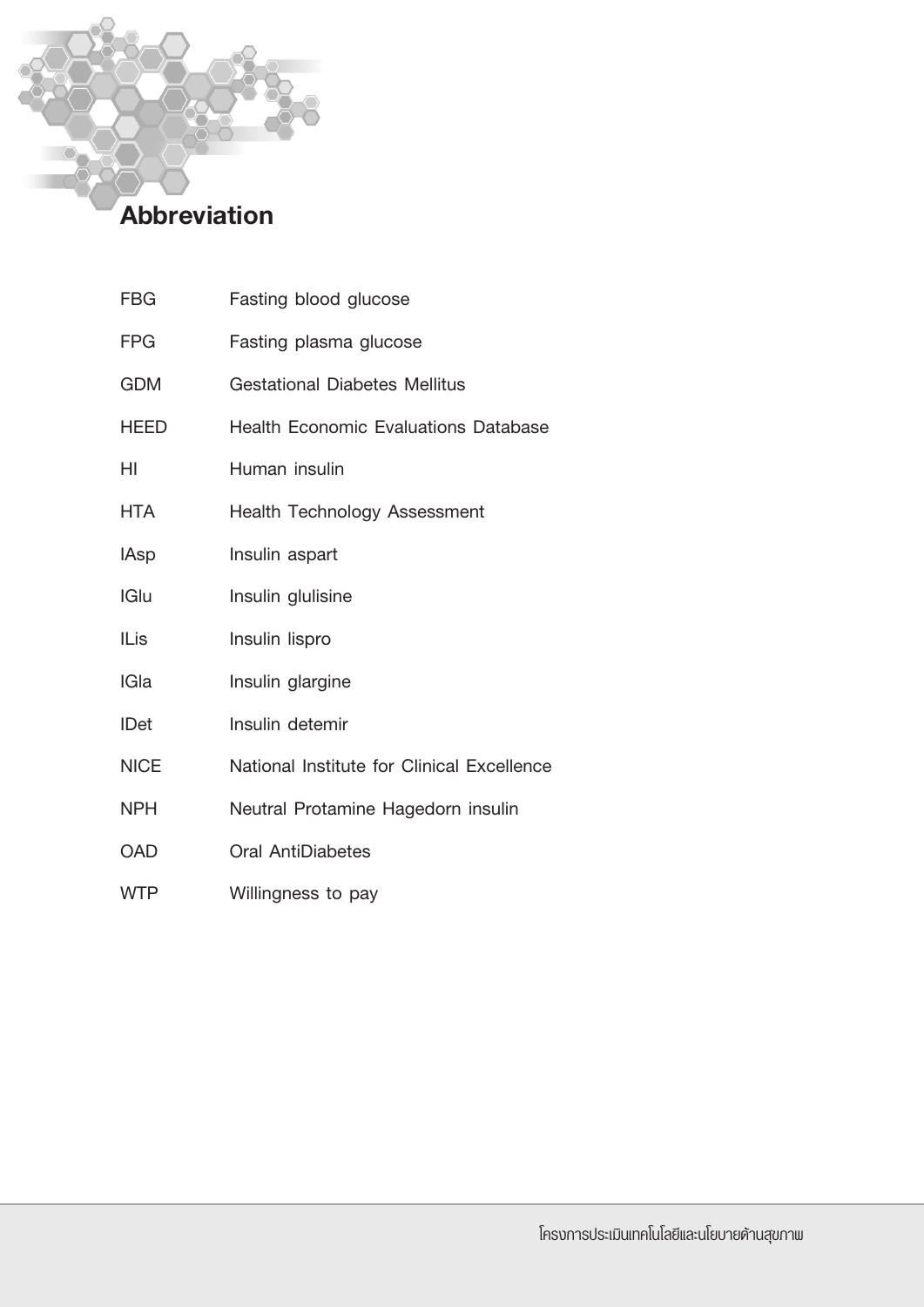

# การทบทวนวรรณกรรม การประเมินการใช้ Insulin analogue ในการรักษาผู้ป่วยเบาหวาน

# 1 บทนำ

#### ้ที่มา บริบทของประเทศไทย  $11<sub>1</sub>$

#### โรคเบาหวาน a)

คือ ภาวะที่ร่างกายมีระดับน้ำตาลในเลือดสูงกว่าปกติ เกิดขึ้นเนื่องจากร่างกายไม่สามารถ นำน้ำตาลในเลือด ซึ่งได้จากอาหารไปใช้ได้ตามปกติ

#### ประเภทของโรคเบาหวาน b)

- โรคเบาหวานชนิดที่ 1 (Type I Diabetes Mellitus) หมายถึง โรคเบาหวานชนิดที่ เกิดจากการทำลายเบตาเซลล์ของตับอ่อนส่วนใหญ่เกิดจาก autoimmune ส่วนน้อยจะ ไม่ทราบสาเหตุ โรคเบาหวานชนิดนี้จำเป็นต้องใช้อินสลิน เพื่อป้องกันการเกิดภาวะ Ketoacidosis
- โรคเบาหวานชนิดที่ 2 (Type II Diabetes Mellitus) หมายถึง โรคเบาหวานที่เกิดจาก ิภาวะดื้ออินสุลินร่วมกับความผิดปกติในการหลั่งอินสุลินของตับอ่อน ซึ่งเป็นชนิดที่พบ ได้บ่อยที่สุด
- โรคเบาหวานชนิดที่เกิดจากสาเหตุอื่นๆ (Other specific types of diabetes) ได้แก่ โรคเบาหวานที่เกิดจากความผิดปกติทางพันธุกรรมที่ทราบชนิดชัดเจน โรคของตับอ่อน ้ความผิดปกติของฮอร์โมน ยาหรือสารเคมีและอื่นๆ
- โรคเบาหวานขณะตั้งครรภ์ (Gestational Diabetes Mellitus) หมายถึง โรคเบาหวาน หรือความผิดปกติของความทนต่อกลูโคสที่ได้รับการวินิจฉัยครั้งแรกขณะตั้งครรภ์

#### เกณฑ์การวินิจฉัยโรคเบาหวาน [1] c)

- ในผู้ใหญ่ ระดับกลุโคสในพลาสมาขณะอดอาหารอย่างน้อย 8 ชั่วโมง (fasting plasma glucose: FPG) มากกว่าหรือเท่ากับ 126 มก./ดล. อย่างน้อย 2 ครั้งหรือ
- ระดับกลูโคสในพลาสมาเมื่อเวลาใดก็ได้ (casual plasma glucose ; PG) มากกว่าหรือ เท่ากับ 200 มก./ดล. ร่วมกับมีอาการของโรคเบาหวาน (ปัสสาวะมาก ดื่มน้ำมาก น้ำหนักตัวลดลงโดยไม่ทราบสาเหตุ) หรือ
- ระดับกลูโคสในพลาสมาที่ 2 ชั่วโมง (2hPG) หลังการดื่มน้ำตาลกลูโคส 75 กรัม (75 g. oral glucose tolerance test ; OGTT) มากกว่าหรือเท่ากับ 200 มก./ดล. อย่างน้อย 2 ครั้ง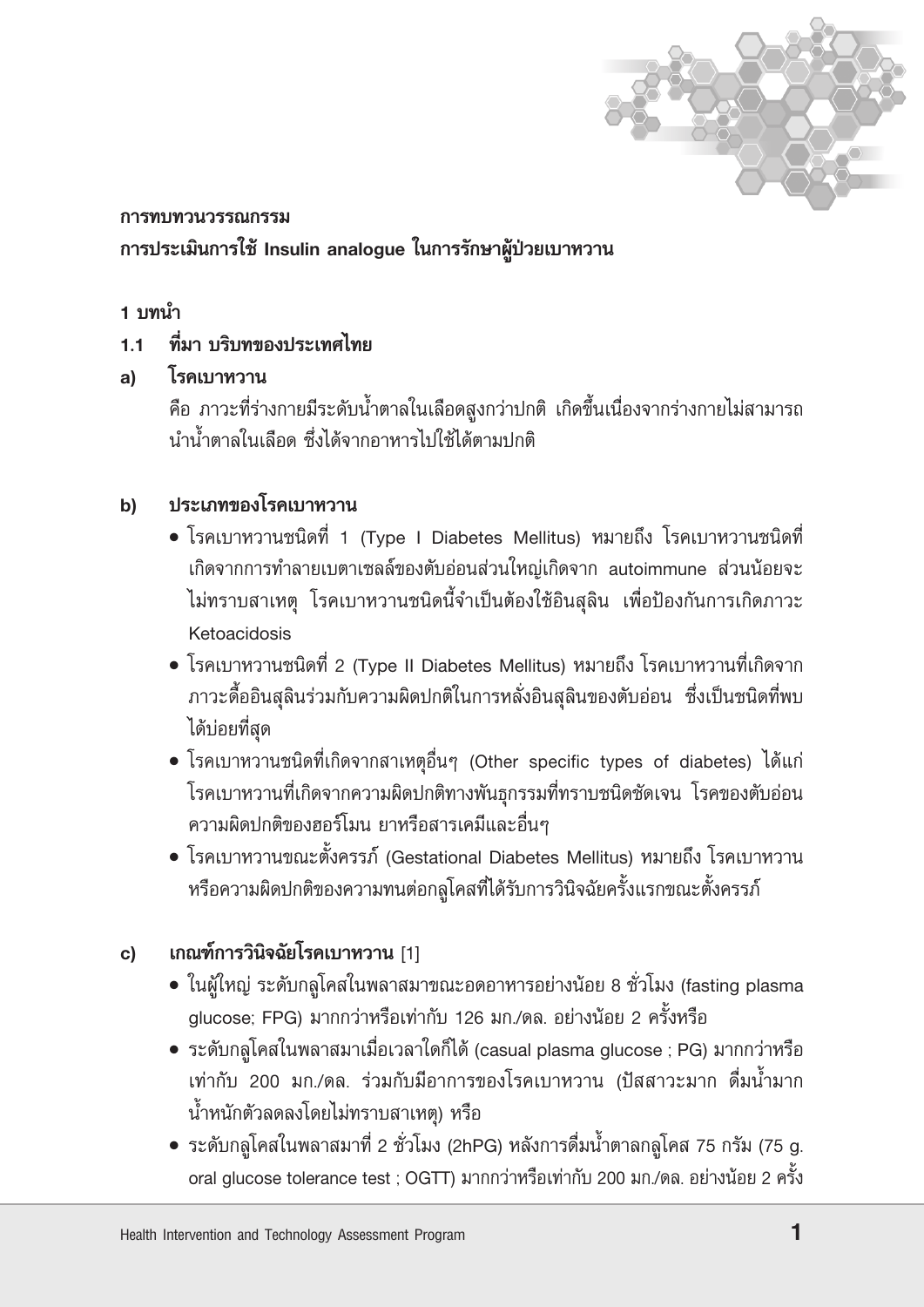#### d) การรักษา [2]

- โรคเบาหวานชนิดที่ 1 ซึ่งร่างกายไม่สามารถผลิตอินสุลิน หรือผลิตได้น้อย จำเป็นต้อง ได้รับยาฉีดอินสุลินทุกวันเพื่อเลียนแบบการหลั่งอินสุลินตามธรรมชาติในคนปกติ
- โรคเบาหวานชนิดที่ 2 หลังจากที่ใช้มาตรการควบคุมอาหาร และออกกำลังกายไม่ได้ผลดี ผู้ป่วยเบาหวานชนิดที่ 2 จะได้รับยาลดระดับน้ำตาลในเลือดชนิดรับประทานอย่างน้อย 1 ชนิด และบางรายอาจต้องใช้ยาฉีดอินสุลินร่วมด้วย
- โรคเบาหวานขณะตั้งครรภ์ไม่ควรใช้ยาลดระดับน้ำตาลในเลือดชนิดรับประทาน เนื่องจาก ยาสามารถผ่านรกได้ จึงต้องใช้ยาฉีดอินสลิน
- ผู้ป่วยเบาหวานที่ได้รับการรักษาด้วยอินสุลิน ส่วนใหญ่จะฉีดเข้าใต้ผิวหนัง วันละ 1-2 ครั้ง โดยให้ก่อนอาหารเช้า จำนวน 2/3 ของขนาดยาต่อวัน และก่อนอาหารเย็น จำนวน 1/3 ของขนาดยาต่อวัน ในผู้ป่วยบางรายอาจได้รับอินสุลินชนิดผสมระหว่าง short-acting insulin (regular insulin) และ intermediate-acting insulin (NPH) ในสัดส่วน 30:70
- ในผู้ป่วยบางรายอาจจำเป็นต้องได้รับการรักษาแบบ Intensive insulin therapy ซึ่งจะ ต้องได้รับอินสุลินอย่างน้อยวันละ 3 ครั้ง โดยวิธี multiple daily injections, pen หรือ insulin pump ขนาดอินสุลินที่ใช้จะปรับตามระดับน้ำตาลในเลือดก่อนอาหาร ชนิด ้อาหารที่รับประทาน และการออกกำลังกาย นอกจากนี้ยังจะต้องติดตามวัดระดับน้ำตาล ในเลือดอย่างน้อยวันละ 4 ครั้ง การรักษาด้วยวิธีนี้ จะช่วยให้สามารถควบคุมระดับ HbA1c ในระยะยาวได้ดี ลดความเสี่ยงของ microvascular complications
- การให้อินสุลินอย่างต่อเนื่อง (continous subcutaneous insulin infusion; CSII) เป็น การใช้เครื่อง Insulin Pump ซึ่งเป็นอุปกรณ์เล็กๆ ที่ทำงานด้วยแบตเตอรี่ ให้ยาเข้าสู่ ร่างกายตลอดเวลาทางเข็มที่สอดเข้าใต้ผิวหนัง สามารถปรับตั้งปริมาณอินสุลินได้ตาม อัตราและเวลาที่ต้องการ ควรตรวจระดับน้ำตาลในเลือดวันละ 4-8 ครั้ง เพื่อปรับอัตรา ี และขนาดอินสุลิน และเมื่อสงสัยว่าจะมีระดับน้ำตาลในเลือดผิดปกติ

#### โรคเบาหวานในคนไทย [3]  $e)$

ประเทศไทยมีผู้ป่วยเบาหวานชนิดที่ 2 ประมาณร้อยละ 95-96.3 ของจำนวนผู้ป่วย เบาหวานทั้งหมด [4] จากการสำรวจสภาวะสุขภาพอนามัยของประชาชนไทย โดยการ ตรวจร่างกาย ครั้งที่ 3 พ.ศ. 2546-2547 ตรวจวัดระดับน้ำตาลในเลือด (FBS) พบความ ชุกของโรคเบาหวานในประชากรชายและหญิงเป็นร้อยละ 6.4 และ 7.3 ตามลำดับ ความชุกมีแนวโน้มสูงขึ้นตามอายุที่มากขึ้น และพบความชุกสูงสุดที่กลุ่มอายุ 60 ถึง 69 ปี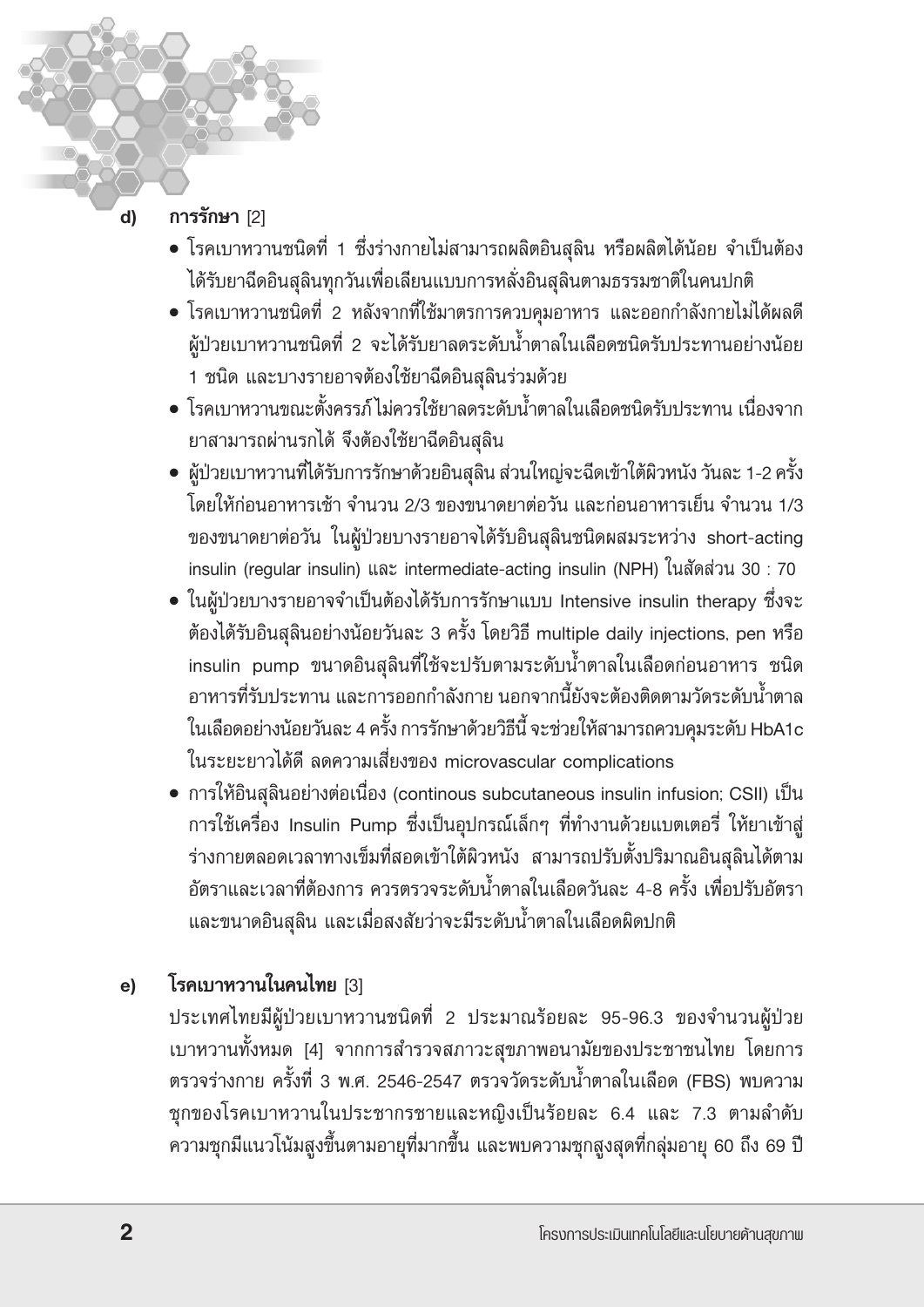

#### $1.2$ อินสุลิน [2]

อินสุลินที่มีใช้ในระยะแรกนำมาจากสัตว์ (หมู วัว) ต่อมาในราวปี ค.ศ.1980 มีการใช้เทคโนโลยี recombinant DNA ในการผลิต human insulin ซึ่งมี antigenic reaction ลดลง ผลข้างเคียง น้อย และดูดซึมได้ดีกว่า ล่าสุดได้มีการพัฒนา insulin analogue โดยการเปลี่ยนแปลงตำแหน่ง ของกรดอะมิโนในโมเลกุลอินสุลิน ทำให้คุณสมบัติทาง physicochemical เปลี่ยนแปลงไป

มีการใช้กรรมวิธีทางเภสัชกรรมทำให้อินสุลินมีระยะเวลาการออกฤทธิ์แตกต่างกัน เช่น การเติม โปรตีน protamine ทำให้ได้ Intermediate-acting insulin เช่น NPH หรือการเติม zinc ทำให้ได้ Intermediate หรือ long-acting insulin เช่น Lente, Ultralente จึงสามารถแบ่งชนิดของ อินสุลิน ตามระยะเวลาการออกฤทธิ์ได้ดังตารางที่ 1

Short-acting insulin ใช้เพื่อเลียนแบบการตอบสนองของ endogenous insulin ต่ออาหาร ที่รับประทาน (bolus insulin) เพื่อปรับภาวะ hyperglycaemia ในขณะที่ intermediate / long-acting insulin ใช้เพื่อรักษาระดับอินสุลินที่มีปริมาณน้อยในกระแสเลือด (basal insulin) โดยไม่ขึ้นกับมื้ออาหาร แต่มีหน้าที่ควบคุม lipolysis และ output of hepatic glucose

| <b>Insulin Preparation</b>                | Onset (hr) | Peak (hr) | Duration (hr) |
|-------------------------------------------|------------|-----------|---------------|
| 1. Short-acting                           |            |           |               |
| - Lispro, Aspart, Glulisine (analogue)    | $5-15$ min | $1 - 2$   | $4-6$         |
| - Regular (soluble)                       | $0.5 - 1$  | $2 - 4$   | $6 - 10$      |
| 2. Intermediate-acting                    | 1-4        | $5 - 10$  | $10 - 16$     |
| - NPH (isophane)                          |            |           |               |
| - Lente (insulin zinc suspension)         |            |           |               |
| 3. Long-acting                            |            |           |               |
| - Ultralente (extended insulin zinc susp) | $2 - 4$    | $8 - 16$  | $16 - 20$     |
| Glargine (analogue)                       | $1 - 2$    | Flat      | 24            |
| - Detemir (analogue)                      | $1 - 2$    | Flat      | 18-24         |
| 4. Combinations                           |            |           |               |
| - 70/30 (70%NPH / 30%regular)             | $0.5 - 1$  | Dual      | $10 - 16$     |
| 50/50 (50%NPH / 50%regular)               | $0.5 - 1$  | Dual      | $10 - 16$     |

ตารางที่ 1 การแบ่งชนิดของอินสุลินตามระยะเวลาการออกฤทธิ์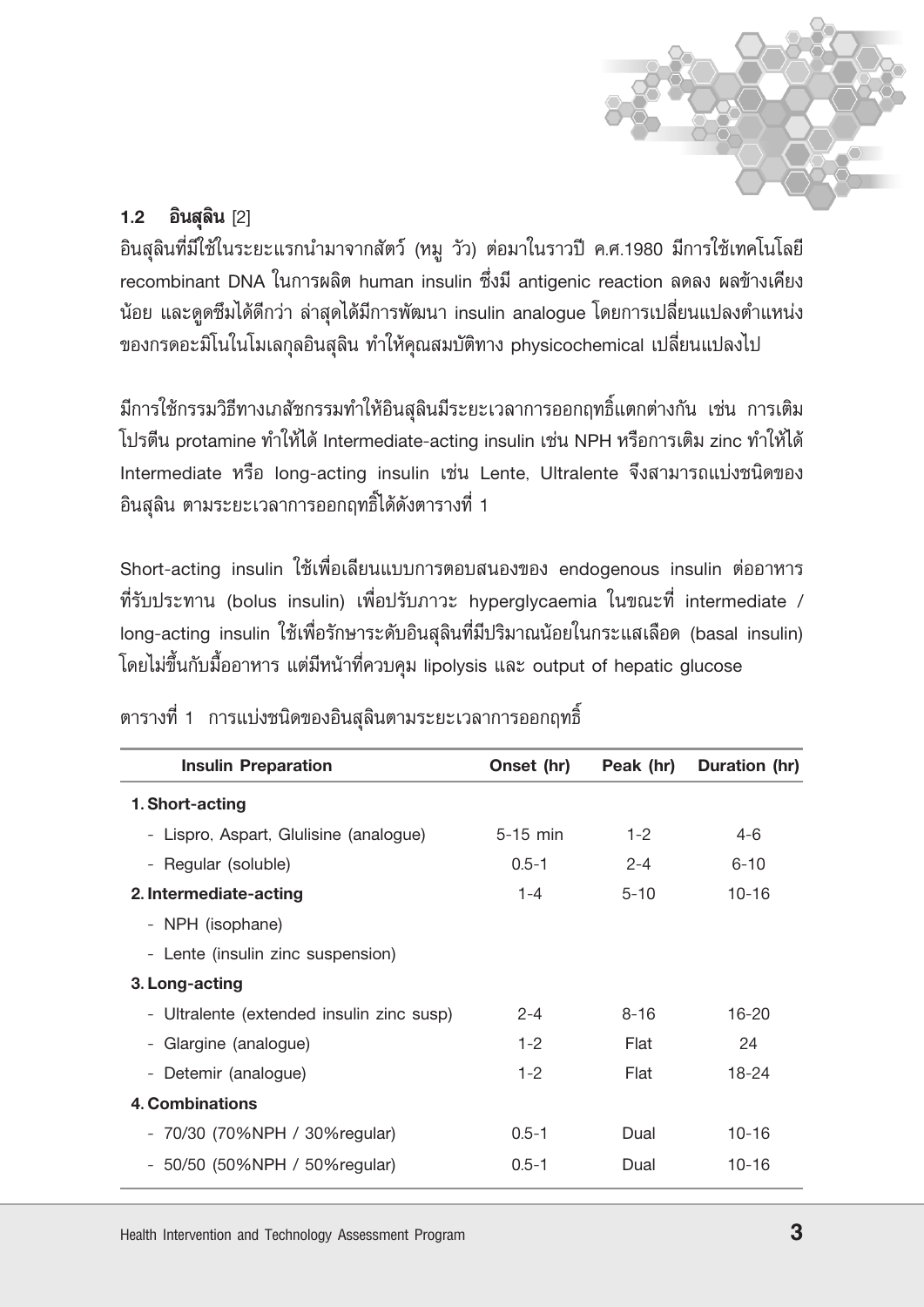### 1.2.1 Insulin analogue

#### Short-Acting insulin analogue [1, 5]  $a)$

เนื่องจากโมเลกุลอินสุลินเป็น polypeptide ที่ประกอบด้วย A chain (21 amino acids) และ B chain (30 amino acid) มีข้อจำกัดคือ กรดอะมิโนตำแหน่งที่ 26-30 ของ B chain ซึ่งไม่ใช่ส่วนสำคัญในการจับกับ insulin receptor แต่เป็นส่วนที่ก่อให้เกิดการจับกันเอง เป็น dimer หรือ hexamer ซึ่งดุดซึมยากกว่า monomers การดัดแปลงโมเลกุล ในส่วนนี้ทำให้ เกิด Short-Acting insulin analogue เมื่อฉีดเข้าสู่ใต้ผิวหนังจะแตกตัวเป็น monomers ทำให้ ใช้เวลาในการดูดซึมสั้นกว่าครึ่งหนึ่งเมื่อเทียบกับ regular insulin และมีระดับยาในกระแสเลือด มากกว่าเท่าตัว ดังรูปที่ 2



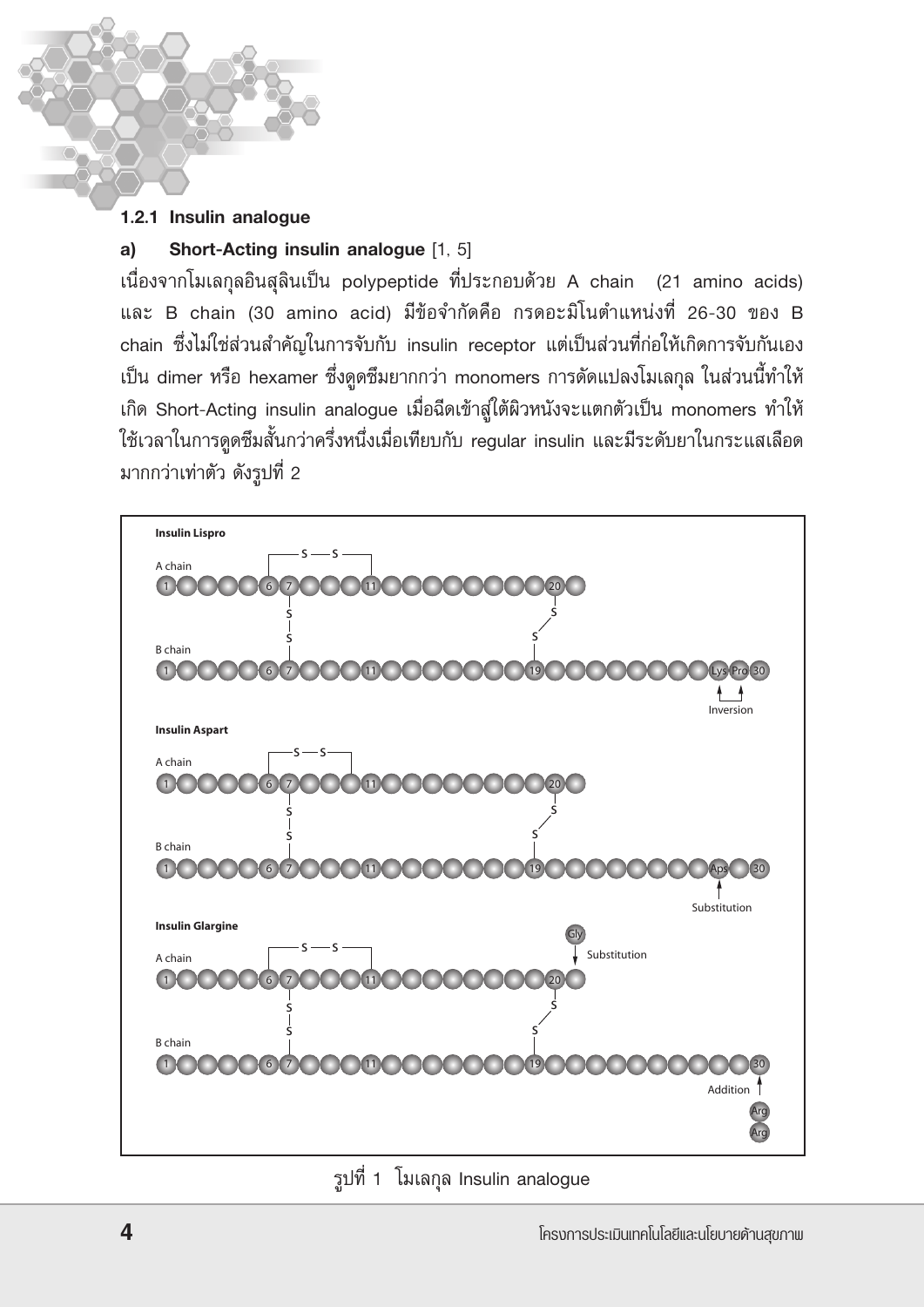

รูปที่ 2 ระดับอินสุลินในกระแสเลือดของอินสุลินชนิดต่างๆ

- Insulin Lispro (ILis) เป็น Short-Acting insulin analogue ชนิดแรกที่ได้รับการพัฒนา เกิดจากการสลับตำแหน่งกันของกรดอะมิโน proline และ Iysine ตำแหน่งที่ 28 และ 29 ของ B chain ได้รับการอนุมัติจาก US FDA ในปี ค.ศ.1996
- Insulin Aspart (IAsp) เกิดจากการแทนที่กรดอะมิโน proline ด้วย aspartic acid ใน ตำแหน่งที่ 28 ของ B chain ได้รับการอนุมัติจาก US FDA ในปี ค.ศ.2000
- Insulin Glulisine (IGlu) เกิดจากการแทนที่กรดอะมิโน glutamine ด้วย Iysine ใน ตำแหน่งที่ 29 ของ B chain ได้รับการอนุมัติจาก US FDA ในปี ค.ศ.2004

#### b) Long-Acting insulin analogue [5]

- Insulin Glargine (IGIa) เกิดจากการแทนที่กรดอะมิโน asparagine ด้วย glvcine ใน ตำแหน่งที่ 21 ของ A Chain และเพิ่มกรดอะมิโน arginine อีก 2 ตัวในตำแหน่งที่ 30 ของ B Chain ทำให้เกิด shift in the isoelctric point ส่งผลให้โมเลกุลจับกันเป็น ี ก้อนอยู่ในบริเวณที่ฉีด และค่อยๆ ปลดปล่อยอินสุลินเข้ากระแสเลือดอย่างช้าๆ ไม่มี peak (peakless) มีฤทธิ์อยู่ได้นาน สามารถให้ยาวันละครั้ง การฉีดในบริเวณที่แตกต่าง กันจะมีอัตราการดูดซึมไม่แตกต่างกัน ได้รับการอนุมัติจาก US FDA ในปี ค.ศ.2000
- Insulin Detemir (IDet) เกิดจากการแทนที่กรดอะมิโนในตำแหน่งที่ 30 ของ B Chain ด้วย 14-C-fatty acid chain (myristic acid) ส่งผลให้ IDet จับกันเอง และจับกับ โปรตีน albumin ในบริเวณที่ฉีด ทำให้ดูดซึมช้า ได้รับการอนุมัติจาก US FDA ในปี ค.ศ.2005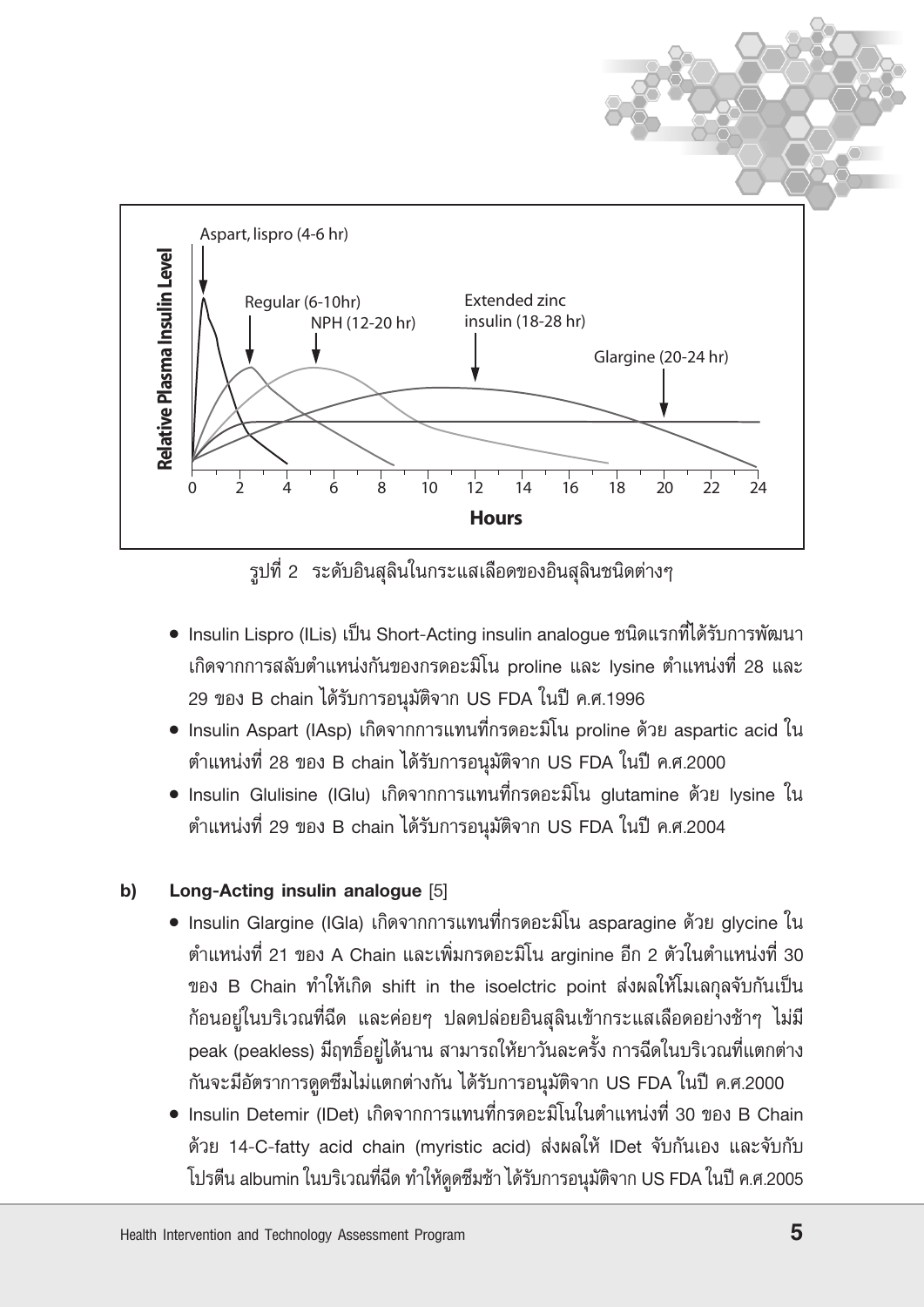# 1.2.2 Insulin analogue ในประเทศไทย [6, 7]

์ในประเทศไทยเริ่มมีการใช้ Insulin analogue ตั้งแต่ปี พ.ศ. 2541 และในปี พ.ศ. 2547 Insulin lispro และ Biphasic insulin lispro (Insulin lispro + Insulin lispro protamine) ได้รับ การบรรจุเป็นยาในบัญชียาหลักแห่งชาติหมวด ง $^{\rm t}$  (ให้ใช้เฉพาะกรณีผู้ป่วย เกิด hypoglycaemia บ่อยเมื่อใช้ conventional insulin หรือเพื่อควบคุมภาวะ postprandial hyperglycaemia) ตารางที่ 2 แสดงการขึ้นทะเบียน Insulin analoque ในประเทศไทย

| ชื่อการค้า          | สูตร              | ทะเบียนยา     | วันที่ได้รับ<br>อนมัติ | บริษัท             |
|---------------------|-------------------|---------------|------------------------|--------------------|
| <b>Short-Acting</b> |                   |               |                        |                    |
| Humalog             | Insulin lispro    | 1C 145/41(N)  | 8 พ.ค. 45              | Eli Lilly          |
| Novorapid penfill   | Insulin aspart    | 1C 52/43(N)   | 18 เม.ย. 49            | Novo Nordisk Pharm |
| Novorapid flexpen   | Insulin aspart    | 1C 98/46(NC)  | 24 W. <sub>B.</sub> 46 | Novo Nordisk Pharm |
| Apidra              | Insulin glulisine | 1C 160/49(NC) | 6 ต.ค. 49              | Sanofi-Aventis     |
| Long-Acting         |                   |               |                        |                    |
| Lantus              | Insulin glargine  | 1C 78/45(N)   | 18 พ.ย. 48             | Sanofi-Aventis     |
| Lantus optiset pen  | Insulin glargine  | 1C 47/50(N)   | 28 มี.ค. 50            | Sanofi-Aventis     |
| Levemir flexpen     | Insulin detemir   | 1C 106/48(NC) | n/a                    | Novo Nordisk Pharm |
| Levemir penfill     | Insulin detemir   | 1C 107/48(NC) | n/a                    | Novo Nordisk Pharm |
| <b>Combinations</b> |                   |               |                        |                    |
| Humalog mix 25      | Insulin lispro    | 1C 105/42(N)  | 5 ก.ค. 45              | Eli Lilly          |
| Novomix 30 penfill  | Insulin aspart    | 1C 89/45(N)   | 23 เม.ย. 48            | Novo Nordisk Pharm |
| Novomix 30 flexpen  | Insulin aspart    | 1C 99/46(N)   | 21 เม.ย. 49            | Novo Nordisk Pharm |

ตารางที่ 2 การขึ้นทะเบียน Insulin analogue ในประเทศไทย

ที่มา : กองควบคุมยา สำนักงานคณะกรรมการอาหารและยา

ยาบัญชี ง คือยาที่จำเป็นต้องใช้สำหรับผู้ป่วยบางราย แต่อาจทำให้เกิดอันตรายต่อผู้ป่วย หรือก่อปัญหาเชื้อดื้อยาที่ร้ายแรง การสั่งใช้ ยาซึ่งต้องให้สมเหตุผลเกิดความคุ้มค่าสมประโยชน์จะต้องอาศัยการตรวจวินิจฉัยและพิจารณาโดยผู้ชำนาญเฉพาะโรคที่ได้รับการฝึก อบรมในสาขาวิชาที่เกี่ยวข้องจากสถานฝึกอบรมหรือได้รับวุฒิบัตรหรือหนังสืออนุมัติจากแพทยสภา หรือทันตแพทยสภาเท่านั้น และ โรงพยาบาลจะต้องมีระบบการกำกับประเมินและตรวจสอบการใช้ยา (Drug Utilization Evaluation, DUE) โดยต้องมีการเก็บ ข้อมูลการใช้ยาเหล่านั้นเพื่อตรวจสอบในอนาคตได้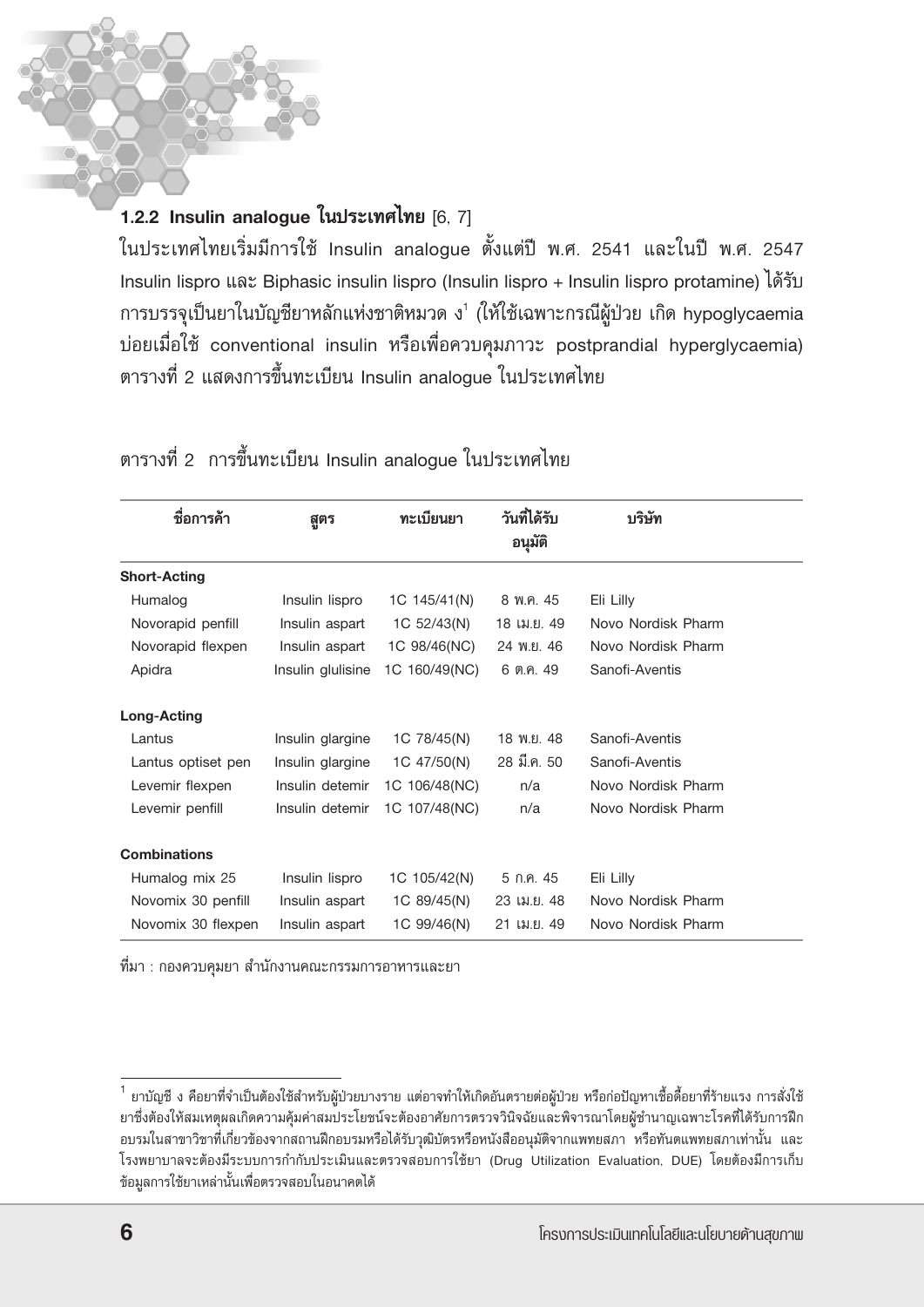

| ประเภท                     | ชื่อการค้า            | บรรจุ            | ราคา /บรรจุ* | ทมายเทตุ          |
|----------------------------|-----------------------|------------------|--------------|-------------------|
| <b>Short-Acting</b>        |                       |                  |              |                   |
| Regular (Soluble)          | Actrapid HM penfill   | $5 \times 3$ ml  | 684.8        |                   |
|                            | Humulin R             | $1 \times 10$ ml | 310.3        |                   |
|                            | Actrapid HM           | $1 \times 10$ ml | 310.3        |                   |
| Insulin lispro             | Humalog               | $5 \times 3$ ml  | 1,498.0      |                   |
| Insulin aspart             | Novorapid flexpen     | $5 \times 3$ ml  | 2,568.0      |                   |
|                            | Novorapid penfill     | $5 \times 3$ ml  | 1,284.0      |                   |
| Insulin glulisine          | Apidra                | $5 \times 3$ ml  | n/a          | ยังไม่วาง จำหน่าย |
| <b>Intermediate-Acting</b> |                       |                  |              |                   |
| NPH (Isophane)             | Humulin N Cartridge   | $5 \times 3$ ml  | 642.0        |                   |
|                            | Insulatard HM penfill | $5 \times 3$ ml  | 684.8        |                   |
|                            | Humulin N NPH         | $1 \times 10$ ml | 310.3        |                   |
|                            | Insulatard HM         | $1 \times 10$ ml | 310.3        |                   |
|                            | Gensulin N            | $1 \times 10$ ml | 224.3        |                   |
| Zn suspension              | Monotard HM           | $1 \times 10$ ml | 310.3        |                   |
| <b>Long-Acting</b>         |                       |                  |              |                   |
| Insulin glargine           | Lantus optiset pen    | $5 \times 3$ ml  | 3,852.0      |                   |
|                            | Lantus                | $1 \times 10$ ml | 2.675.0      |                   |
| Insulin detemir            | Levemir flexpen       | $5 \times 3$ ml  | 3,210.0      |                   |
| <b>Combinations</b>        |                       |                  |              |                   |
|                            | Humulin 70/30         | $1 \times 10$ ml | 310.3        |                   |
|                            | Humulin 70/30         | $5 \times 3$ ml  | 924.5        |                   |
|                            | Novomix 30 penfill    | $5 \times 3$ ml  | 1,284.0      |                   |
|                            | Novomix 30 flexpen    | $5 \times 3$ ml  | 2,568.0      |                   |
|                            | Humalog mix 25        | $5 \times 3$ ml  | 1,498.0      |                   |
|                            |                       |                  |              |                   |

# ตารางที่ 3 ราคาอินสุลินที่มีจำหน่ายในประเทศไทย

\* หน่วย : บาท

ู่ที่มา : ราคาอ้างอิง (มัธยฐาน) จากศูนย์ข้อมูลข่าวสารด้านยา กระทรวงสาธารณสุข (http://dmsic.moph.go.th cited 10 Sep 2007)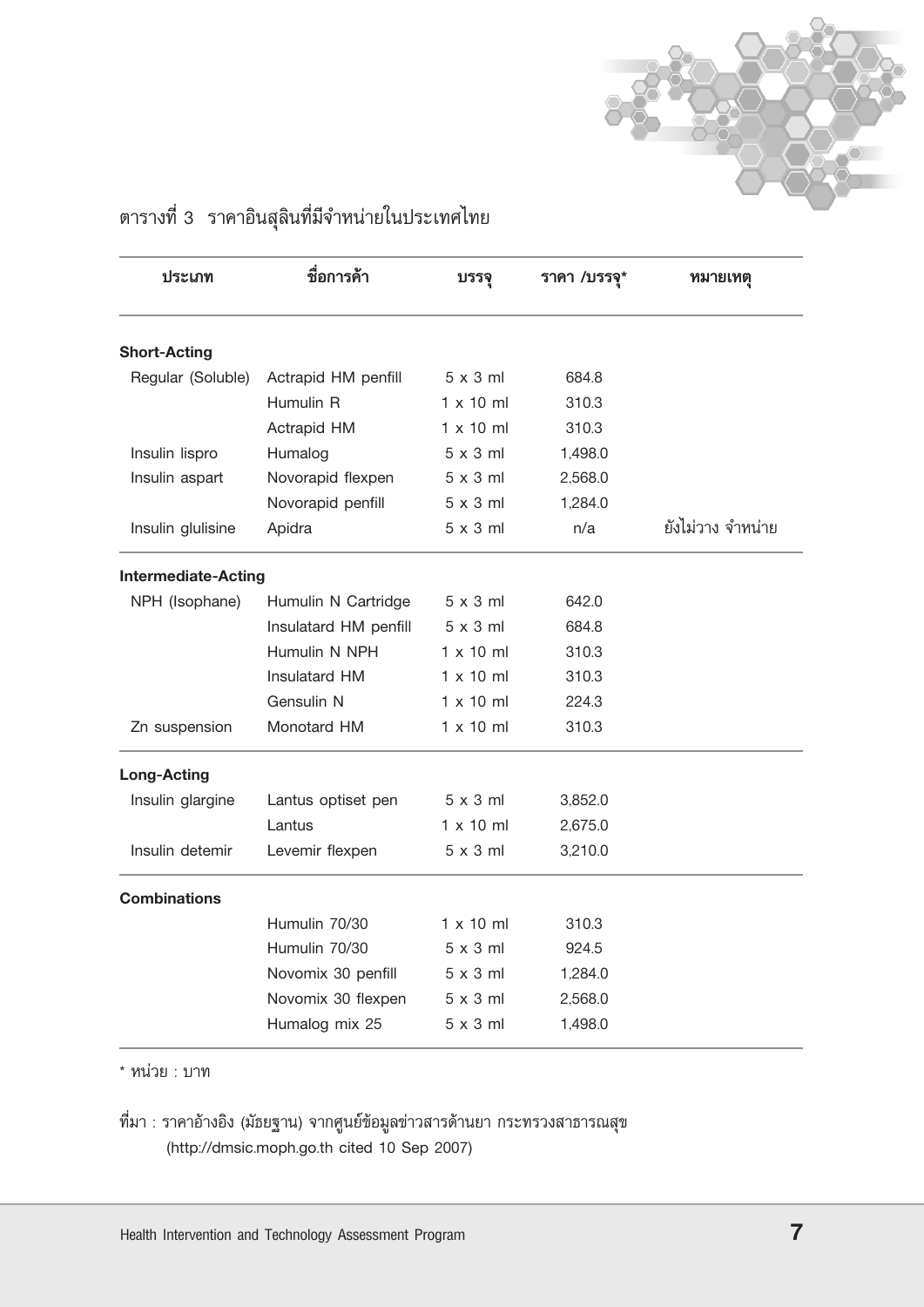#### สาระสำคัญ  $\overline{2}$

เนื่องจาก Insulin analogue มีราคาแพงกว่าอินสุลินแบบเดิมที่ใช้อยู่ จึงมีข้อสงสัยว่า Insulin analogue มีความเหมาะสมหรือไม่ที่จะใช้ในผู้ป่วยเบาหวาน ทุกรายหรือผู้ป่วยเบาหวานเฉพาะกลุ่ม รายงานฉบับนี้เป็นการรวบรวมข้อมูลของ Insulin analogue ในด้านประสิทธิผลทางคลินิก (Clinical efficacy) และด้านเศรษฐศาสตร์ (economic implication) จากผลการทบทวนวรรณกรรม ้อย่างเป็นระบบในต่างประเทศ เพื่อใช้เป็นข้อมูลพื้นฐานสำหรับการตัดสินใจที่จะดำเนินการใน ขั้นตกนต่กไป

#### วัตถุประสงค์  $\overline{3}$

ทบทวนวรรณกรรมของ Insulin analogue ในด้านประสิทธิผลทางคลินิก (Clinical efficacy) และ ด้านเศรษฐศาสตร์ (economic implication)

#### การทบทวนทางคลินิก  $\mathbf{A}$

Short-acting insulin analogue  $4.1$ 

# 4.1.1 วิธีการศึกษา

# ทบทวนวรรณกรรมจาก 2 แหล่ง ได้แก่

#### Canadian Agency for Drugs and Technologies in Health [1] a)

ทบทวนวรรณกรรมแบบ Systematic review และ Meta-analysis ของ short-acting insulin analogue ในด้านประสิทธิผลทางคลินิก (Clinical efficacy) จากฐานข้อมูลอิเล็กทรอนิกส์ MEDLINE, BIOSIS Preview, PASCAL and EMBASE ระหว่าง ปี ค.ศ. 1990-January 2006 โดยมีเกณฑ์ในการคัดเลือกดังนี้

| Study design     | : Randomized controlled trial                             |  |
|------------------|-----------------------------------------------------------|--|
| Population group | : Diabetic patients (type I, type II, GDM)                |  |
| Intervention     | : Short-acting insulin analogue (ILis, IAsp. IGIu)        |  |
| Comparator       | : Conventional human insulin or Oral AntiDiabetes         |  |
| Outcomes         | : glycemic control (HbA1c level, blood glucose level),    |  |
|                  | hypoglycemic episodes, adverse events, mortality, quality |  |
|                  | of life and complications from diabetes.                  |  |

คัดเลือกได้จำนวน 86 งานวิจัย แบ่งเป็นการศึกษาในผู้ป่วยเบาหวาน ชนิดที่ 1 จำนวน 47 งานวิจัย การศึกษาในผู้ป่วยเบาหวานชนิดที่ 2 จำนวน 26 งานวิจัย การศึกษาในผู้ป่วยเบาหวาน ิชนิดที่ 1 และ 2 จำนวน 10 งานวิจัย และการศึกษาในผู้ป่วยเบาหวานตั้งครรภ์ จำนวน 3 งานวิจัย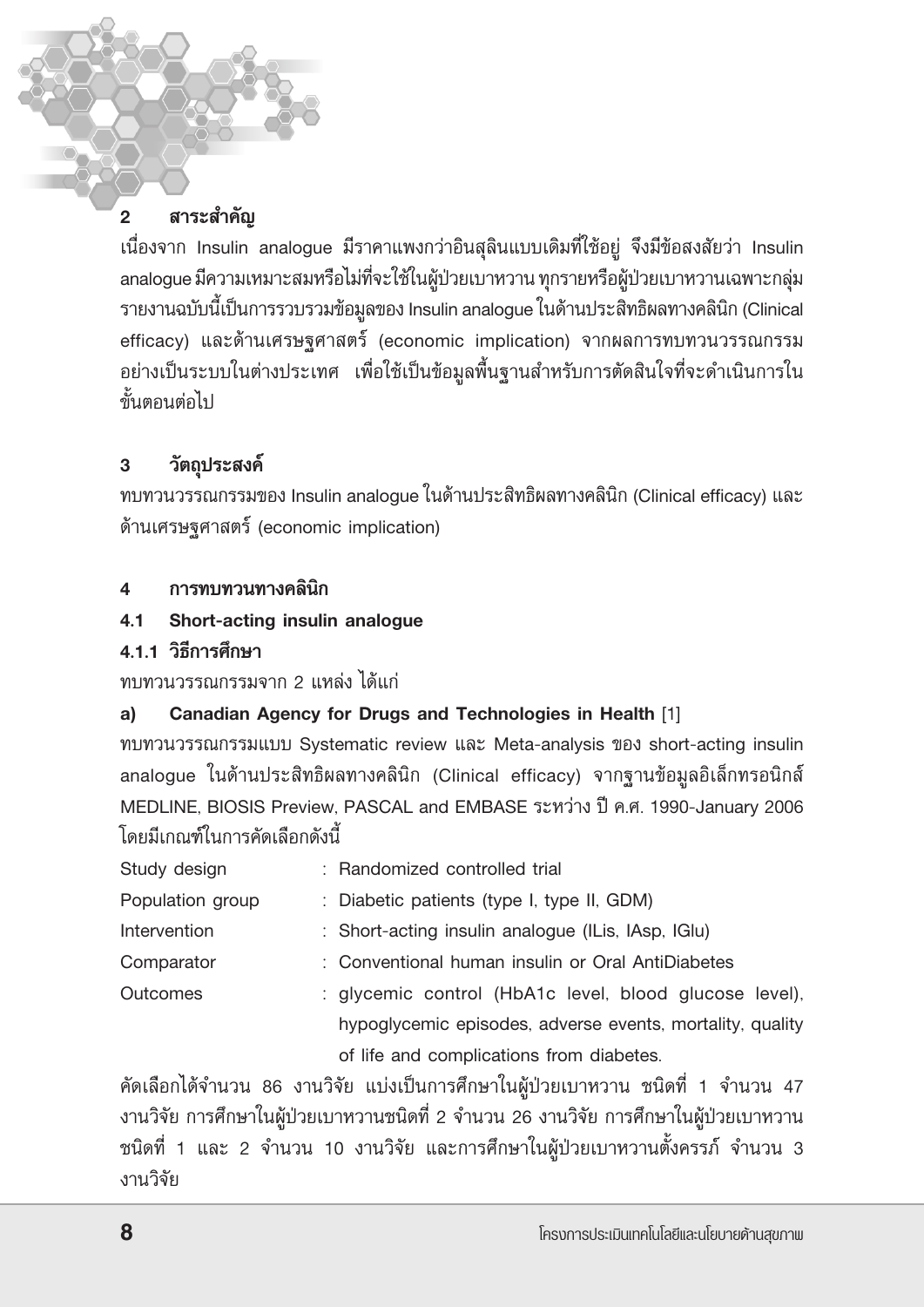

#### b) The Cochrane Collaboration [8]

ทบทวนวรรณกรรมแบบ Systematic review และ Meta-analysis ของ short-acting insulin analogue เปรียบเทียบกับ regular human insulin ในด้านประสิทธิผลทางคลินิก (Clinical efficacy) จากฐานข้อมูลอิเล็กทรอนิกส์ The Cochrane Library, MEDLINE and EMBASE ระหว่าง ปี ค.ศ. 1990-September 2005 โดยมีเกณฑ์ในการคัดเลือก ดังนี้

| Study design     | : Randomized controlled trials (blind and open, parallel and |
|------------------|--------------------------------------------------------------|
|                  | cross-over design) with a treatment $\geq 4$ week            |
| Population group | : Diabetic patients (type I, type II, GDM)                   |
| Intervention     | : Short-acting insulin analogue (ILis, IAsp. IGIu)           |
| Comparator       | : Regular human insulin                                      |
| <b>Outcomes</b>  | : glycemic control (HbA1c level, blood glucose level),       |
|                  | hypoglycemic episodes, adverse events, mortality, quality    |
|                  | of life and complications from diabetes                      |

คัดเลือกได้จำนวน 80 ฉบับ แต่คัดออก 31 ฉบับ สาเหตุหลักคือไม่มีตัวเปรียบเทียบ ไม่ใช่ ิการศึกษาแบบ Randomized controlled trial มีการซ้ำกันเนื่องจากบางการศึกษาเป็น ส่วนหนึ่งของการศึกษาแบบ multi center และระยะเวลาการให้ intervention น้อยกว่า 1 เดือน จึงเหลือ 49 ฉบับ เป็นการศึกษาในผู้ป่วยเบาหวานชนิดที่ 1 จำนวน 27 ฉบับ การศึกษาในผู้ป่วยเบาหวานชนิดที่ 2 จำนวน 8 ฉบับ การศึกษาในผู้ป่วยเบาหวานชนิดที่ 1 และ 2 จำนวน 6 ฉบับ การศึกษาในผู้ป่วยเบาหวานเด็ก 4 ฉบับ การศึกษาในผู้ป่วยเบาหวาน ผู้ใหญ่ 1 ฉบับ และการศึกษาในผู้ป่วยเบาหวานตั้งครรภ์ จำนวน 3 ฉบับ

## 4.1.2 ผลการศึกษา

ผลการทบทวนวรรณกรรมจากทั้งสองแหล่ง [1, 8] ให้ผลการศึกษาในทิศทางเดียวกัน ดังนี้

- การใช้ short-acting insulin analogue ในผู้ป่วยเบาหวานชนิดที่ 1
	- กลุ่มที่ได้รับ ILis หรือ IAsp มีระดับ HbA1c ต่ำกว่ากลุ่มที่ได้รับ HI เล็กน้อย แต่ มีนัยสำคัญทางสถิติ โดยเฉพาะอย่างยิ่งในกลุ่มที่ใช้ Continous subcutaneous insulin infusion (CSII) หรือกลุ่มผู้ใหญ่ที่ทำการศึกษานานกว่า 3 เดือน พบว่า ระดับ HbA1c ต่ำกว่ากลุ่มที่ได้รับ HI อย่างชัดเจน สำหรับการใช้ ILis ในเด็ก ่ พบว่าการลดลงของระดับ HbA1c ไม่แตกต่างจากการใช้ HI อย่างไรก็ตาม ในการ ทดสอบความไว (sensitivity analysis) [8] พบว่าในกลุ่มงานวิจัยที่มีคุณภาพสูง รายงานว่าการลดลงของระดับ HbA1c ของกลุ่มที่ใช้ insulin analogue ไม่ แตกต่างจากกลุ่มที่ได้รับ HI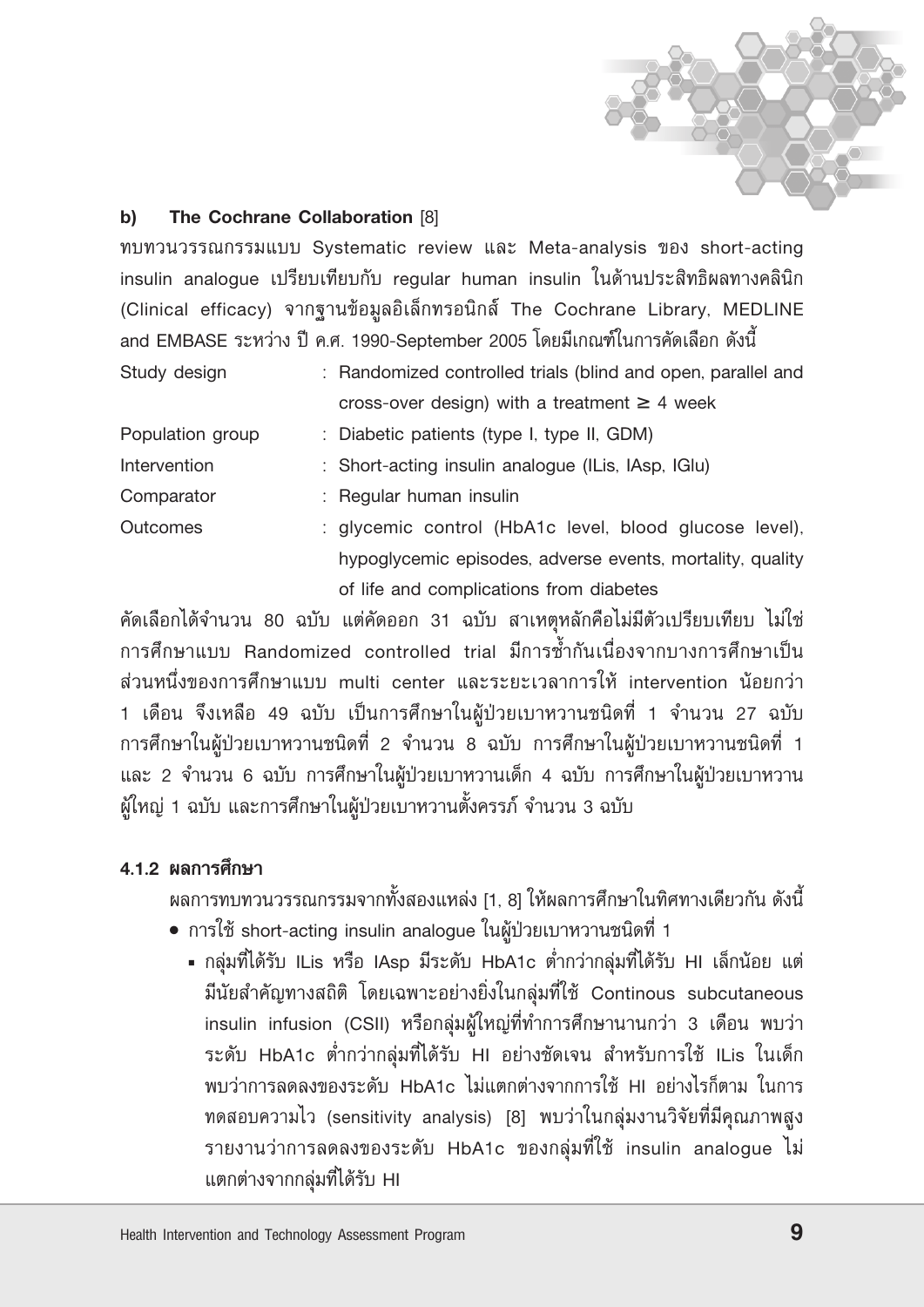- กลุ่มที่ได้รับ ILis มีระดับน้ำตาลในเลือดหลังอาหารต่ำกว่า ส่วนระดับน้ำตาลในเลือด ขณะอดอาหารและก่อนอาหารไม่แตกต่างจากกลุ่มที่ได้รับ HI
- กลุ่มที่ได้รับ ILis และกลุ่มที่ได้รับ HI มีอัตราการเกิด overall and severe hypoglycemia ไม่แตกต่างกัน ส่วนอัตราการเกิด nocturnal hypoglecemia พบว่ากลุ่มที่ได้รับ ILis มีอัตราต่ำกว่ากลุ่มที่ได้รับ HI อย่างมีนัยสำคัญส่วนกลุ่มที่ ได้รับ IAsp หรือ IGlu เทียบกับกลุ่มที่ได้รับ HI พบว่าอัตราการเกิด overall, severe และ nocturnal hypogly cemia ไม่แตกต่างกัน
- มีการรายงานเกี่ยวกับอาการไม่พึงประสงค์ (ไม่รวม hypoglycemia) น้อยมาก เท่าที่พบ เช่น headache, pharyngitis, rhinitis, upper respiratory infection, injection site reaction อาการเหล่านี้ไม่มีความสัมพันธ์กับการรักษา ดังนั้นสรุป ได้ว่าไม่มีความแตกต่างของการเกิดอาการไม่พึงประสงค์ระหว่างกลุ่มที่ใช้ shortacting insulin analogue กับกลุ่มที่ใช้ HI
- อัตราการตายไม่แตกต่างกันระหว่างกลุ่มที่ใช้ short-acting insulin analogue กับกลุ่มที่ใช้ HI
- ระดับคุณภาพชีวิตไม่แตกต่างกันระหว่างกลุ่มที่ได้รับ ILis กับกลุ่มที่ได้รับ HI แต่ กลุ่มผู้ป่วยเบาหวานชนิดที่ 1 ชอบใช้ ILis มากกว่า HI เนื่องจากมีความสะดวกใน การใช้ คือ สามารถให้ยาก่อนอาหารทันที ต่างจาก HI ที่ต้องให้ยาก่อนอาหาร อย่างนักยครึ่งชั่วโมง
- การใช้ short-acting insulin analogue ในผู้ป่วยเบาหวานชนิดที่ 2
	- กลุ่มที่ได้รับ short-acting insulin analogue (ILis, IAsp หรือ IGlu) เมื่อเทียบกับ กลุ่มที่ได้รับ HI แล้ว ไม่มีความแตกต่างของระดับ HbA1c แต่ในกลุ่มที่ใช้ ILis หรือ Biphasic IAsp มีระดับ HbA1c ลดลงอย่างมีนัยสำคัญเมื่อเทียบกับกลุ่มที่ได้รับ Sulfonvlurea
	- กลุ่มที่ได้รับ ILis หรือ IAsp สามารถควบคุมระดับน้ำตาลในเลือดหลังอาหาร (postprandial blood glucose level) ได้ดีกว่าเมื่อเทียบกับกลุ่มที่ได้รับ OAD หรือ HI ส่วนระดับน้ำตาลในเลือดขณะอดอาหารหรือก่อนอาหาร ยังไม่มีหลักฐานเพียงพอ ที่จะสรุปได้
	- กลุ่มที่ได้รับ short-acting insulin analogue (ILis, IAsp หรือ IGlu) มีอัตราการเกิด overall, nocturnal and severe hypoglycemia ไม่ต่างจากกลุ่มที่ได้รับ HI
	- มีข้อมูลด้านอัตราการตายน้อยมาก และข้อมูลที่มีอยู่ไม่สอดคล้องกัน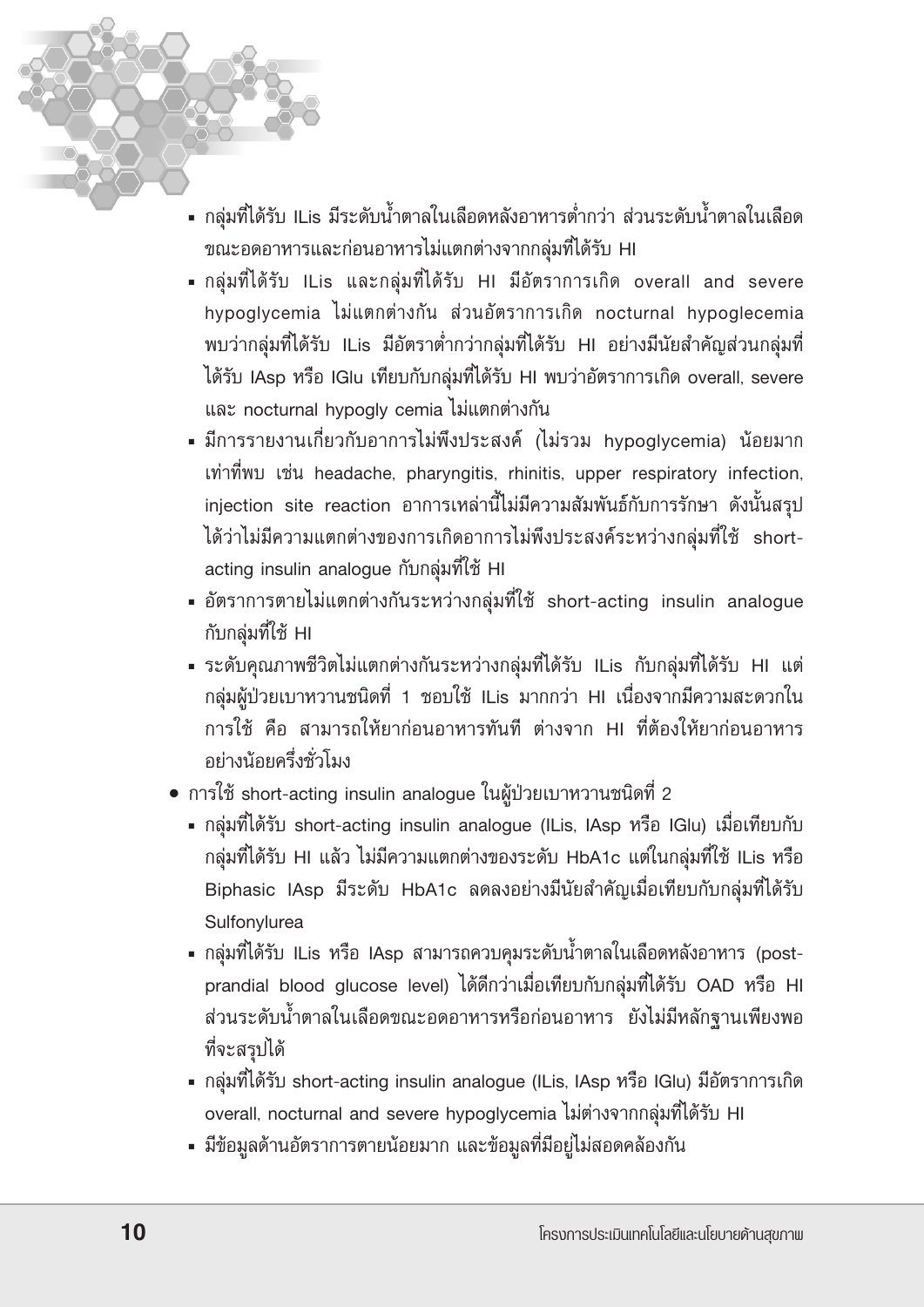- มีการศึกษาด้านคณภาพชีวิตน้อยมาก ส่วนระดับความพึงพอใจในด้านการรักษา พบว่าไม่แตกต่างกันระหว่างกลุ่มที่ใช้ ILis และ กลุ่มที่ใช้ HI
- การใช้ short-acting insulin analogue ในผู้ป่วยเบาหวานที่ตั้งครรภ์
	- ไม่มีความแตกต่างอย่างมีนัยสำคัญทางสถิติของระดับ HbA1c หรืออัตราการเกิดภาวะ น้ำตาลในเลือดต่ำโดยรวม ระหว่างกลุ่มที่ได้รับ ILis เทียบกับกลุ่มที่ได้รับ HI
	- มี 2 การศึกษาระบุว่ากลุ่มที่ได้รับ ILis มีระดับน้ำตาลในเลือดหลังอาหารต่ำกว่า กลุ่มที่ได้รับ HI อย่างมีนัยสำคัญทางสถิติ

# 4.1.3 สรุปผลการศึกษา

#### Canadian Agency for Drugs and Technologies in Health a)

- ในกลุ่มผู้ป่วยเบาหวานชนิดที่ 1 ที่ได้รับ ILis หรือ IAsp เทียบกับกลุ่มที่ได้รับ HI พบ ว่ามีระดับ HbA1c ต่ำกว่าเล็กน้อย ในกลุ่มที่ใช้ CSII หรือกลุ่มผู้ใหญ่ที่ทำการศึกษา นานกว่า 3 เดือน พบว่าระดับ HbA1c ต่ำกว่ากลุ่มที่ได้รับ HI อย่างชัดเจน สำหรับ การใช้ ILis ในเด็กพบว่าการลดลงของระดับ HbA1c ไม่แตกต่างจากการใช้ HI ส่วน อัตราการเกิด over all and severe hypoglycemia ไม่แตกต่างกัน แต่ในกลุ่มที่ใช้ ILis มีอัตราการเกิด nocturnal hypoglecemia ต่ำกว่ากลุ่มที่ได้รับ HI อย่างมีนัยสำคัญ
- ในกลุ่มผู้ป่วยเบาหวานชนิดที่ 2 ที่ได้รับ short-acting insulin analogue (ILis, IAsp หรือ IGlu) เทียบกับกลุ่มที่ได้รับ HI พบว่าระดับ HbA1c, อัตราการเกิด hypoglycemia และคุณภาพชีวิตไม่แตกต่างกัน แต่ถ้าเทียบกับ OAD แล้ว กลุ่มที่ได้รับ short-acting insulin analogue (ILis, IAsp หรือ IGlu) มีระดับ HbA1c ลดลงและระดับความ พึงพอใจมากกว่า
- การใช้ short-acting insulin analogue ในกลุ่มผู้ป่วยเบาหวานที่ตั้งครรภ์ พบว่าระดับ HbA1c ไม่แตกต่างจากกลุ่มที่ได้รับ HI

#### The Cochrane Collaboration b)

• การใช้ short-acting insulin analogue มีผลดีด้านคลินิกไม่มากนักในกลุ่มผู้ป่วย เบาหวานส่วนใหญ่ที่ได้รับการรักษาด้วยอินสุลิน ควรมีความรอบคอบต่อการทำการตลาด ของ insulin analogue จนกว่าจะมีข้อมูลยืนยันด้านประสิทธิภาพ และความปลอดภัย ในระยะยาว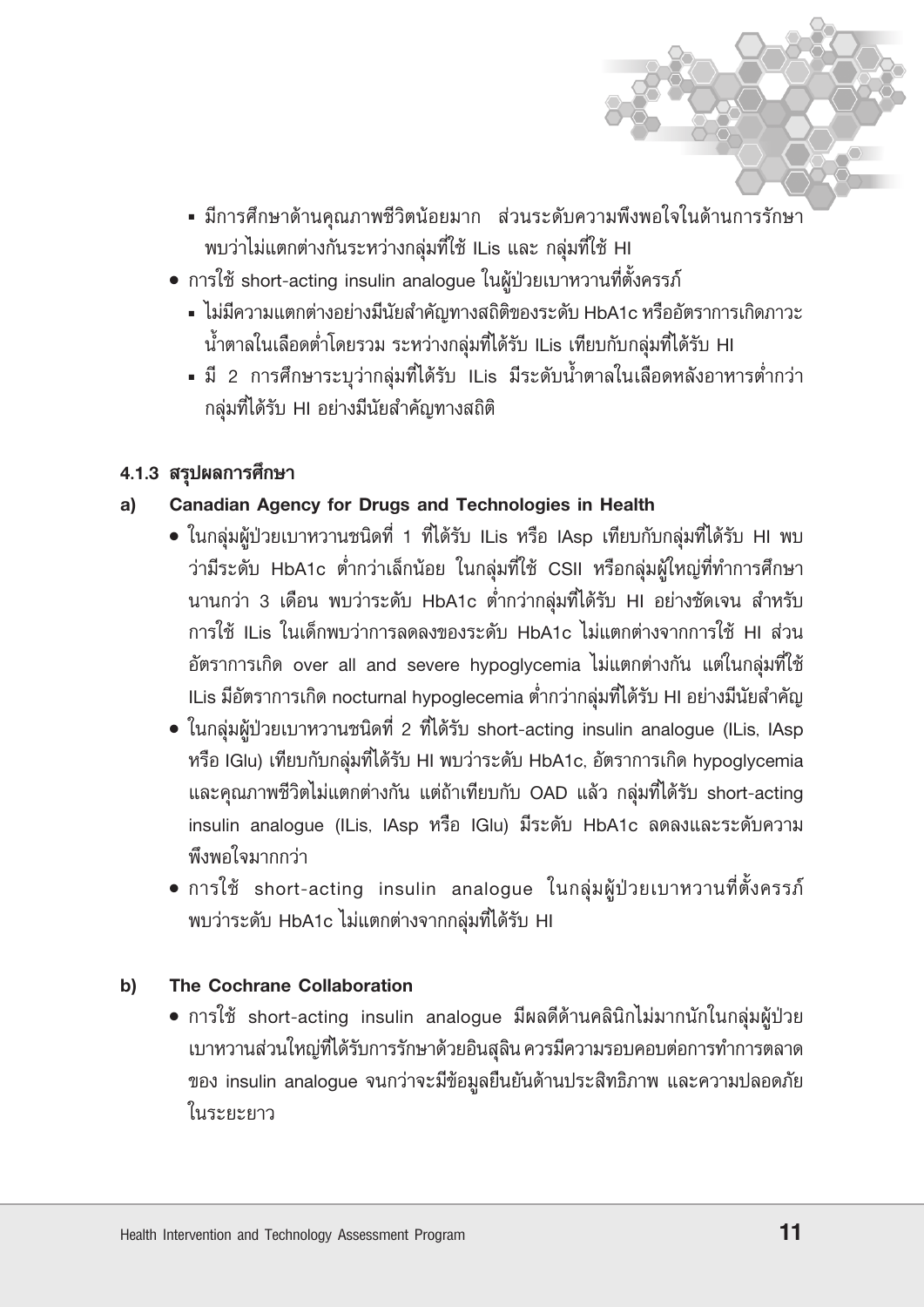#### 42 Long-acting insulin analoque

# 4 2 1 วิธีการศึกษา

ทบทวนวรรณกรรมจาก 2 แหล่งได้แก่

#### Health Technology Assessment (HTA) [9] a)

ทบทวนวรรณกรรมแบบ Systematic review ของ long-acting insulin analogue (IGla) เปรียบเทียบกับ other long-acting basal insulin ในด้านประสิทธิผลทางคลินิก (Clinical efficacy) จาก 14 ฐานข้อมูลอิเล็กทรอนิกส์ เช่น The Cochrane Library, MEDLINE, NHS EED, DARE, EMBASE, etc เมื่อ January 2002 และรวบรวมข้อมูลจากรายงานการประชุม และการศึกษาอื่นๆ เช่น บทความ วิทยานิพนธ์ ฯลฯ มีเกณฑ์ในการคัดเลือกดังนี้

| Study design     | : Randomized controlled trials with a treatment $\geq 4$ week |
|------------------|---------------------------------------------------------------|
| Population group | : Diabetic patients (type I, type II)                         |
| Intervention     | : Long-acting insulin analogue (IGIa)                         |
| Comparator       | : other long-acting basal insulin                             |
| Outcomes:        | glycemic control (HbA1c level, blood glucose level),          |
|                  | severe hypoglycemic episodes, adverse events, mortality,      |
|                  | quality of life and complications from diabetes.              |

คัดเลือกได้จำนวน 13 ฉบับ ทั้งหมดเป็นการศึกษาแบบ prospective เป็นการศึกษาใน ผู้ป่วยเบาหวานชนิดที่ 1 จำนวน 8 ฉบับ (มีรายงานฉบับเต็ม 4 ฉบับ) การศึกษาในผู้ป่วย เบาหวานชนิดที่ 2 จำนวน 5 ฉบับ (มีรายงานฉบับเต็ม 2 ฉบับ) ส่วนใหญ่ไม่รายงานผล การศึกษาแยกกันระหว่างการใช้ NPH วันละ 1 ครั้ง กับ วันละ 2 ครั้ง หรือไม่รายงานเกี่ยวกับ สูตรของ IGIa ที่ใช้<sup>2</sup> ด้วยเหตุผลดังกล่าวทำให้ค่อนข้างสรุปผลการศึกษายากเกี่ยวกับความมีนัย สำคัญทางคลินิก

#### The Cochrane Collaboration [10] b)

ทบทวนวรรณกรรมแบบ Systematic review และ Meta-analysis ของ long-acting insulin analogue เปรียบเทียบกับ NPH ในผู้ป่วยเบาหวานชนิดที่ 2 ด้านประสิทธิผลทาง คลินิก (Clinical efficacy) จากฐานข้อมูลอิเล็กทรอนิกส์ ได้แก่ The Cochrane Library, MEDLINE, EMBASE and the CRD Database (DARE, NHSEED, HTA) ปรับปรุง ข้อมูลล่าสุดเมื่อ December 2006 โดยมีเกณฑ์ในการคัดเลือกดังนี้

 $^2$  Insulin glargine มี 2 สูตรคือ IGla(80) และ IGla(30) ต่างกันที่ความเข้มข้นของ Zn เท่านั้น โดยมีความเข้มข้นเท่ากับ 80 และ 30 mcg/ml ตามลำดับ, LANTUS® มีความเข้มข้นของ Zn เท่ากับ 30 mcg/ml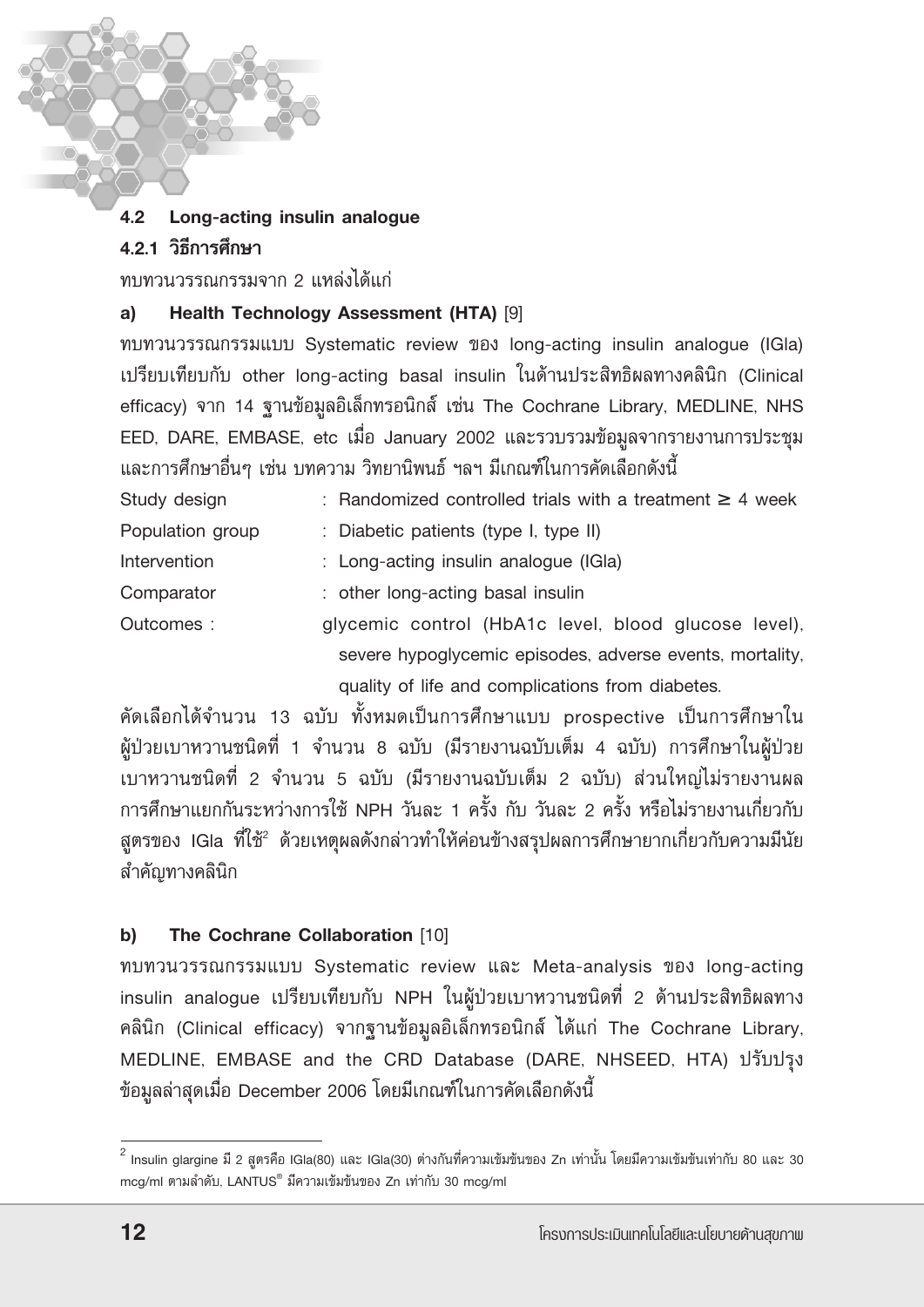| Study design     | : Randomized controlled trials (blinded or open-label,          |
|------------------|-----------------------------------------------------------------|
|                  | parallel or cross-over design) with a treatment $\geq$ 24 weeks |
| Population group | : Adult with type II diabetes mellitus                          |
| Intervention     | : Long-acting insulin analogue (IGIa or IDet)                   |
| Comparator       | $:$ NPH                                                         |
| <b>Outcomes</b>  | : glycemic control as measured by HbA1c level, hypogly-         |
|                  | cemic episodes, adverse events, mortality, quality of life      |
|                  | and late complications from diabetes                            |

คัดเลือกได้จำนวน 9 ฉบับ ทั้งหมดได้รับการตีพิมพ์เป็นภาษาอังกฤษหลังปี ค.ศ. 2000 เป็นการเปรียบเทียบ IGla กับ NPH จำนวน 7 ฉบับ เปรียบเทียบ detemir กับ NPH จำนวน 2 ฉบับ

### 4.2.2 ผลการศึกษา

้ผลการทบทวนวรรณกรรมจากทั้งสองแหล่ง ให้ผลการศึกษา ดังนี้

- การใช้ long-acting insulin analogue ในผู้ป่วยเบาหวานชนิดที่ 1 [9]
	- กลุ่มที่ได้รับ IGla สามารถควบคุมระดับน้ำตาลในเลือด (FPG, FBG) ได้ดีกว่า กลุ่มที่ได้รับ NPH อย่างมีนัยสำคัญ
	- IGIa ไม่ต่างจาก NPH ในการควบคุมระดับ HbA1c ในผู้ป่วยเบาหวานชนิดที่ 1
	- กลุ่มที่ได้รับ IGla(80) วันละ 1 ครั้ง ก่อนนอน มีอัตราการเกิด nocturnal hypoglycemia น้อยกว่ากลุ่มที่ได้รับ NPH วันละ 1 ครั้ง ก่อนนอน แต่ถ้าเทียบกับ ึกลุ่มกลุ่มที่ได้รับ NPH วันละ 2 ครั้ง (เช้า ก่อนนอน) พบว่ามีอัตราการเกิด nocturnal hypoglycemia ไม่ต่างกัน ส่วนกลุ่มที่ได้รับ IGla (30) มีอัตราการเกิด nocturnal hypoglycemia ไม่ต่างจากกลุ่มที่ได้รับ NPH
	- nลุ่มที่ได้รับ IGla มีอัตราการเกิด severe hypoglycemia ไม่ต่างจากกลุ่มที่ได้รับ NPH
- การใช้ long-acting insulin analogue ในผู้ป่วยเบาหวานชนิดที่ 2 [9, 10]
	- กลุ่มที่ได้รับ IGla มีการลดลงของระดับ FBG และ HbA1c ไม่ต่างจากกลุ่มที่ได้รับ NPH และกลุ่มได้รับ IDet มีการลดลงของระดับ HbA1c ไม่ต่างจาก NPH เช่นกัน [9]
	- กลุ่มที่ได้รับ IGla และ IDet มีอัตราการเกิด overall, symtomatic และ nocturnal hypoglycemia น้อยกว่ากลุ่มที่ได้รับ NPH [10]
	- อัตราการเกิด severe hypoglycemia ในกลุ่มที่ได้รับ IGla หรือ IDet ไม่ต่างจาก กลุ่มที่ได้รับ NPH [10]
	- ยังไม่พบการศึกษาเกี่ยวกับผลของ long-acting insulin analogue (เมื่อเทียบกับ NPH)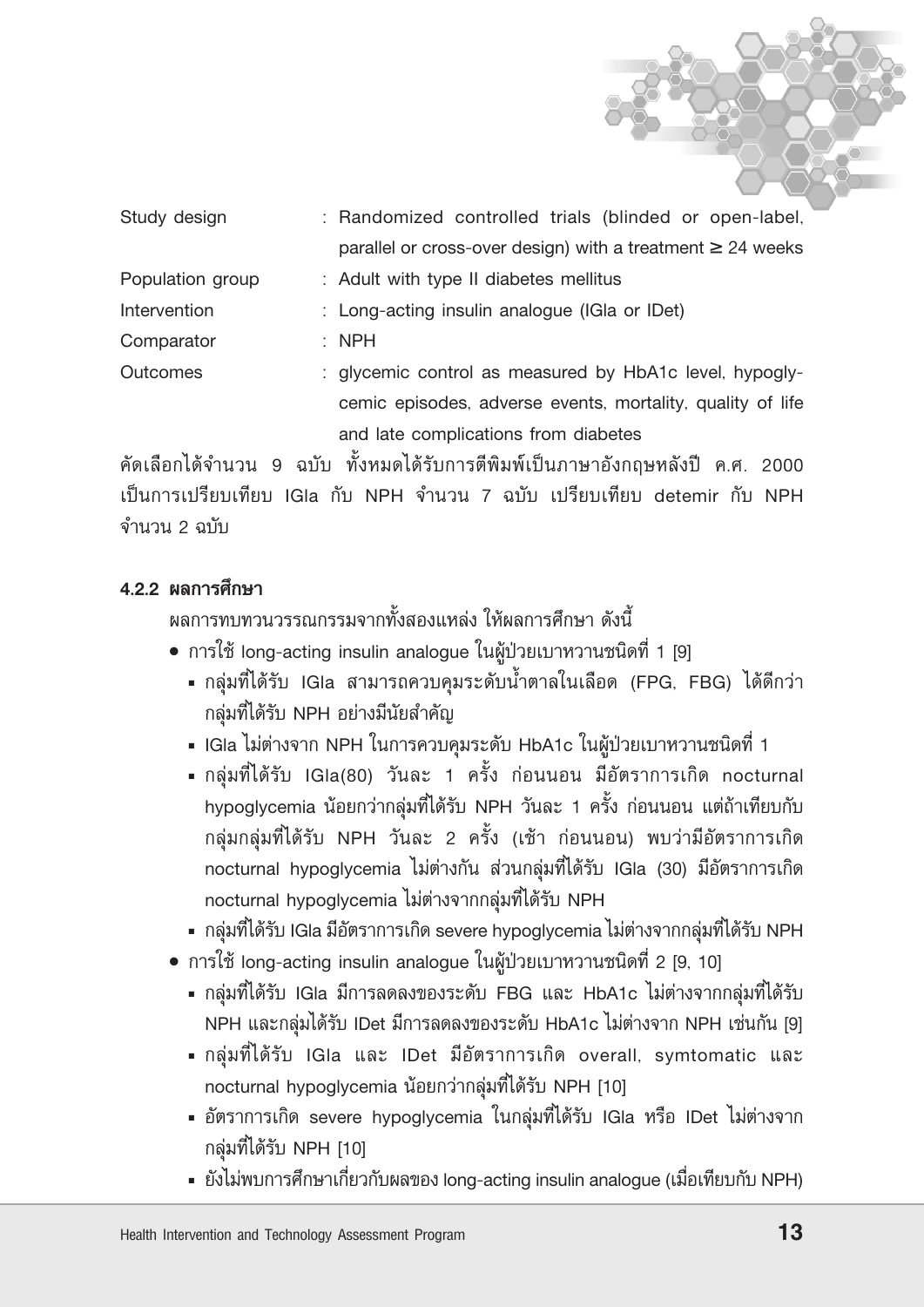ในระยะยาวต่ออาการแทรกซ้อนของเบาหวาน เช่น microvascular และ macrovascular complication แต่จากการที่ long-acting insulin analogue ให้ผลในการลดลงของระดับ FBG และ HbA1c ไม่ต่างจาก NPH ดังนั้นจึงพอจะ คาดเดาได้ว่า Iong-acting insulin analogue ไม่น่าจะมีข้อดีไปกว่า NPH ด้าน อาการแทรกซ้อนของเบาหวานระยะยาว [10]

- ยังไม่มีรายงานเกี่ยวกับคุณภาพชีวิตของผู้ป่วยเบาหวานที่ใช้ long-acting insulin analogue
- อาการไม่พึงประสงค์และความปลอดภัยจากการใช้ long-acting insulin analogue
	- HTA [9] รายงานว่าอาการไม่พึงประสงค์ที่พบส่วนใหญ่ คือ ปวดบริเวณที่ฉีด (injection site pain) โดยพบในกลุ่มที่ใช้ IGla มากกว่ากลุ่มที่ใช้ NPH อย่างไร ก็ตามไม่พบว่ามี การหยุดใช้ยาจากอาการไม่พึงประสงค์ดังกล่าว ในขณะที่ The Cochrane [10] รายงานว่าการเกิดอาการไม่พึงประสงค์ไม่ต่างกันระหว่าง IGla หรือ IDet เมื่อเทียบกับ NPH
	- เนื่องจาก IGIa ผลิตด้วยเทคโนโลยี recombinant DNA โดยใช้ non-pathogenic laboratory strain of Escherichia coli ในการผลิต จึงอาจมีความกังวลในด้าน ความปลอดภัย แต่ในการศึกษาที่มีรายงานเกี่ยวกับการตอบสนองของภูมิคุ้มกันต่อ อินสุลิน ไม่มีการศึกษาใดระบุว่ามีการเพิ่มขึ้นของ insulin antibodies [9]

# 4.2.3 สรุปผลการศึกษา

#### **Health Technology Assessment** a)

- ผู้ป่วยเบาหวานชนิดที่ 1 ที่ใช้ IGla มีระดับ FBG ลดลงมากกว่ากลุ่มที่ใช้ NPH ใน ขณะที่การลดลงของ HbA1c ไม่ต่างกัน
- ในผู้ป่วยเบาหวานชนิดที่ 2 การใช้ IGIa ไม่มีข้อดีเหนือกว่า NPH ในการควบคุมระดับ  $FRG$  หรือ  $HbA1c$
- IGIa มีข้อดีเหนือกว่า NPH ในการลดอัตราการเกิด nocturnal hypoglycemia ก็ ี่ ต่อเมื่อเทียบกับกลุ่มที่ได้รับ NPH วันละ 1 ครั้งเท่านั้น
- อัตราการเกิด severe hypoglycemia ในผู้ป่วยเบาหวานชนิดที่ 1 และ 2 ไม่ต่างกัน ระหว่างกลุ่มที่ได้รับ IGla เทียบกับกลุ่มที่ได้รับ NPH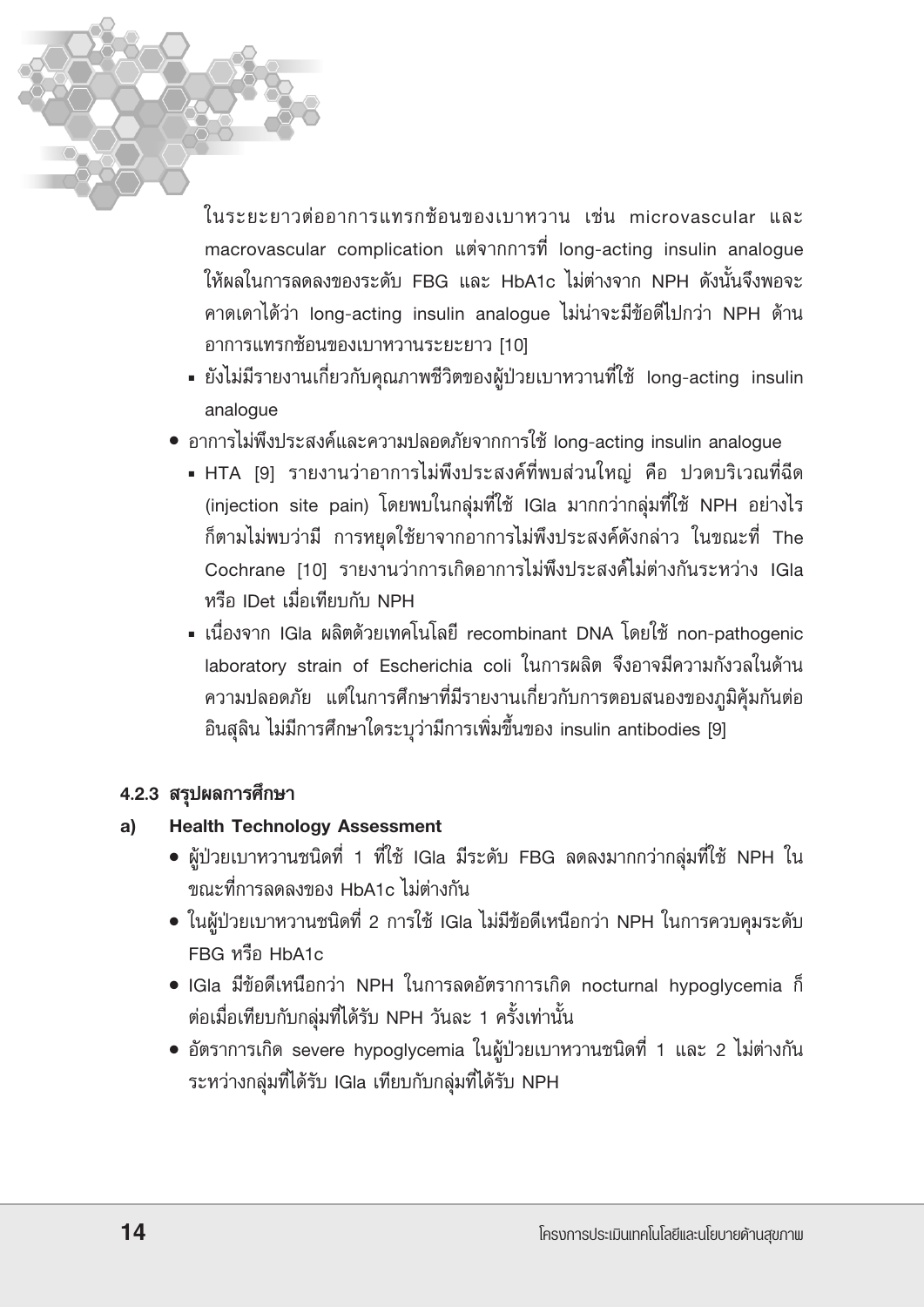

#### The Cochrane Collaboration b)

• ในผู้ป่วยเบาหวานชนิดที่ 2 (ที่ได้รับการรักษาด้วย basal insulin) การใช้ long-acting insulin analoque ให้ผลทางคลินิกที่เหนือกว่า NPH เล็กน้อยในการลดอัตราการเกิด overall, symtomatic หรือ nocturnal hypoglycemia จึงควรระมัดระวังการใช้ IGla หรือ IDet จนกว่าจะมีข้อมูลด้านประสิทธิผลและความปลอดภัยในระยะยาวที่เพียงพอ

#### การวิเคราะห์ทางเศรษฐศาสตร์ 5

#### $5.1$ Short-acting insulin analogue

# 5.1.1 วิธีการศึกษา

ศึกษาจาก Canadian Agency for Drugs and Technologies in Health [1] ซึ่งเป็นการ ทบทวนวรรณกรรมแบบ Systematic review ของ short-acting insulin analogue ในด้าน เศรษฐศาสตร์ จากฐานข้อมูลอิเล็กทรอนิกส์ MEDLINE, BIOSIS Preview, PASCAL, EMBASE, Pubmed, The Cochrane Library and Health Economic Evaluations Database (HEED) ระหว่าง ปี ค.ศ. 1990-Januarv 2006 โดยมีเกณฑ์ในการคัดเลือกดังนี้

| Study design | : full economic study (cost-minimi-zation analysis, cost-   |
|--------------|-------------------------------------------------------------|
|              | effectiveness analysis, cost-utility analysis, cost-benefit |
|              | analysis); or partial economic study (cost analysis, cost   |
|              | comparison, cost-consequence analysis)                      |

- Population group : Diabetic patients (type I, type II, GDM)
- Intervention : Short-acting insulin analogue (ILis, IAsp, IGlu)
- : Conventional human insulin or Oral AntiDiabetes Comparator

คัดเลือกได้จำนวน 5 งานวิจัย ประกอบด้วย cost comparison 2 ฉบับ (Chen et al และ Hall et al) WTP analysis 1 ฉบับ (Aristides et al) และ WTP-based CBAs 2 ฉบับ (Davey et al และ Dranitsaris et al)

# 5.1.2 ผลการศึกษา

• ผลการศึกษาของ Chen et al และ Hall et al สอดคล้องกัน คือ กลุ่มที่ใช้ ILis กับ ึกลุ่มที่ใช้ HI มีต้นทุนค่ารักษาพยาบาล รวมทั้งหมด (total health care costs) ไม่ แตกต่างกัน แม้ว่ากลุ่มที่ใช้ ILis จะมีต้นทุนค่ายาสูงกว่า แต่มีต้นทุนการรักษาตัวใน โรงพยาบาลต่ำกว่ากลุ่มที่ใช้ HI ในขณะที่อัตราการมาใช้บริการทั้งแบบผู้ป่วยนอกและ ผู้ป่วยในไม่แตกต่างกัน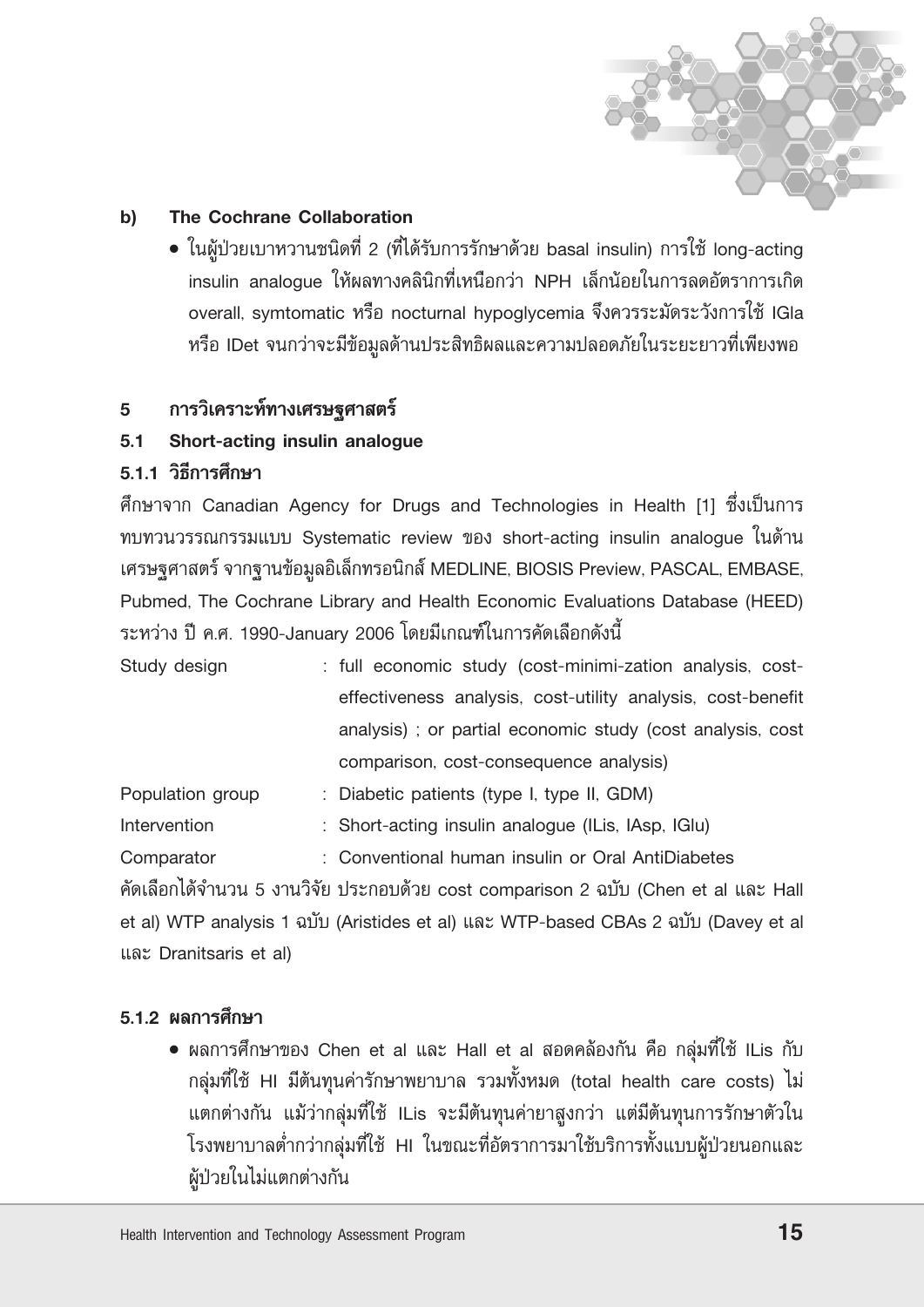- Aristides et al พบว่าจากการสำรวจผู้ป่วยเบาหวานชนิดที่ 2 ที่ประเทศอังกฤษและ ยุโรปพบว่าถ้าค่ารักษาระหว่าง Biphasic ILis เท่ากับ HI 70/30 ผู้ป่วยจะเลือก Biphasic ILis เมื่อวิเคราะห์ความไว พบว่าปัจจัยที่ส่งผลต่อ WTP มากที่สุด ได้แก่ อัตราการเกิด nocturnal hypoglycemia ความสะดวกในการปรับขนาดยา และ ้ระดับน้ำตาลในเลือดหลังอาหาร 2 ชั่วโมง ตามลำดับ จากการวิเคราะห์ด้วยสมการ ถดถอย พบว่าลักษณะประชากรที่มี WTP มาก ได้แก่ ผู้ที่มีประกันชีวิตเอกชนและ ระยะเวลาที่เป็นโรคเบาหวานนาน
- Dranitsaris et al พบว่า WTP ต่อเดือนของ Biphasic ILis และ HI 70/30 เป็น C\$37.40 และ C\$2.12 ตามลำดับ มีผลต่าง (incremental WTP per month) เท่ากับ C\$35.28 แต่กลุ่มตัวอย่างในการศึกษานี้เป็นคนทั่วไป ไม่ใช่กลุ่มที่ ต้องใช้ short-acting insulin analogue ดังนั้น WTP ที่ได้ อาจไม่เหมาะสมนัก เมื่อวิเคราะห์ความไวพบว่าอายุและรายได้เป็นปัจจัยที่ส่งผลต่อ WTP
- Davey et al พบว่า WTP ต่อเดือนของผู้ที่เคยใช้ ILis และไม่เคยใช้ เป็น C\$51.04 และ C\$28.41 ตามลำดับ และอายุเป็นปัจจัยที่ส่งผลต่อ WTP โดย วัยกลางคนมี WTP มากกว่าวัยอื่นๆ

# 5.1.3 สรุปผลการศึกษา

- เมื่อเปรียบเทียบต้นทุนค่ารักษาพยาบาลพบว่า ILis ไม่ต่างจาก HI แต่เมื่อศึกษา WTP พบว่า ILis หรือ Biphasic ILis เหนือกว่า HI หรือ HI 70/30
- ข้อจำกัดของการทบทวนวรรณกรรมในครั้งนี้คือ 1) ทั้ง 5 การศึกษาได้รับทุนวิจัยจาก บริษัทยา จึงควรใช้ความรอบคอบในการนำผลการศึกษาไปใช้ 2) ไม่พบการศึกษาทาง เศรษฐศาสตร์ที่เปรียบเทียบระหว่างผู้ป่วยเบาหวานชนิดที่ 1 และ 2 หรือเปรียบเทียบ ระหว่างกลุ่มอายุ ซึ่งเป็นปัจจัยที่มีผลต่อการตัดสินใจ 3) ผลการเปรียบเทียบต้นทุน ค่ารักษาพยาบาลได้จาก claim data 12 เดือน ควรมีการศึกษาระยะยาวกว่านี้มา ยืบยับอีกครั้งหนึ่ง

## 5.2 Long-acting insulin analogue

## 5.2.1 วิธีการศึกษา

Health Technology Assessment [9] ได้ทำการทบทวนวรรณกรรมแบบ Systematic review ของ long-acting insulin analogue ในด้านเศรษฐศาสตร์ ตั้งแต่ ปี ค.ศ.1966-February 2002 แต่ไม่พบการศึกษาใดๆ หลักฐานเท่าที่หาได้มีเพียงเอกสารของ Aventis ที่ส่งให้ National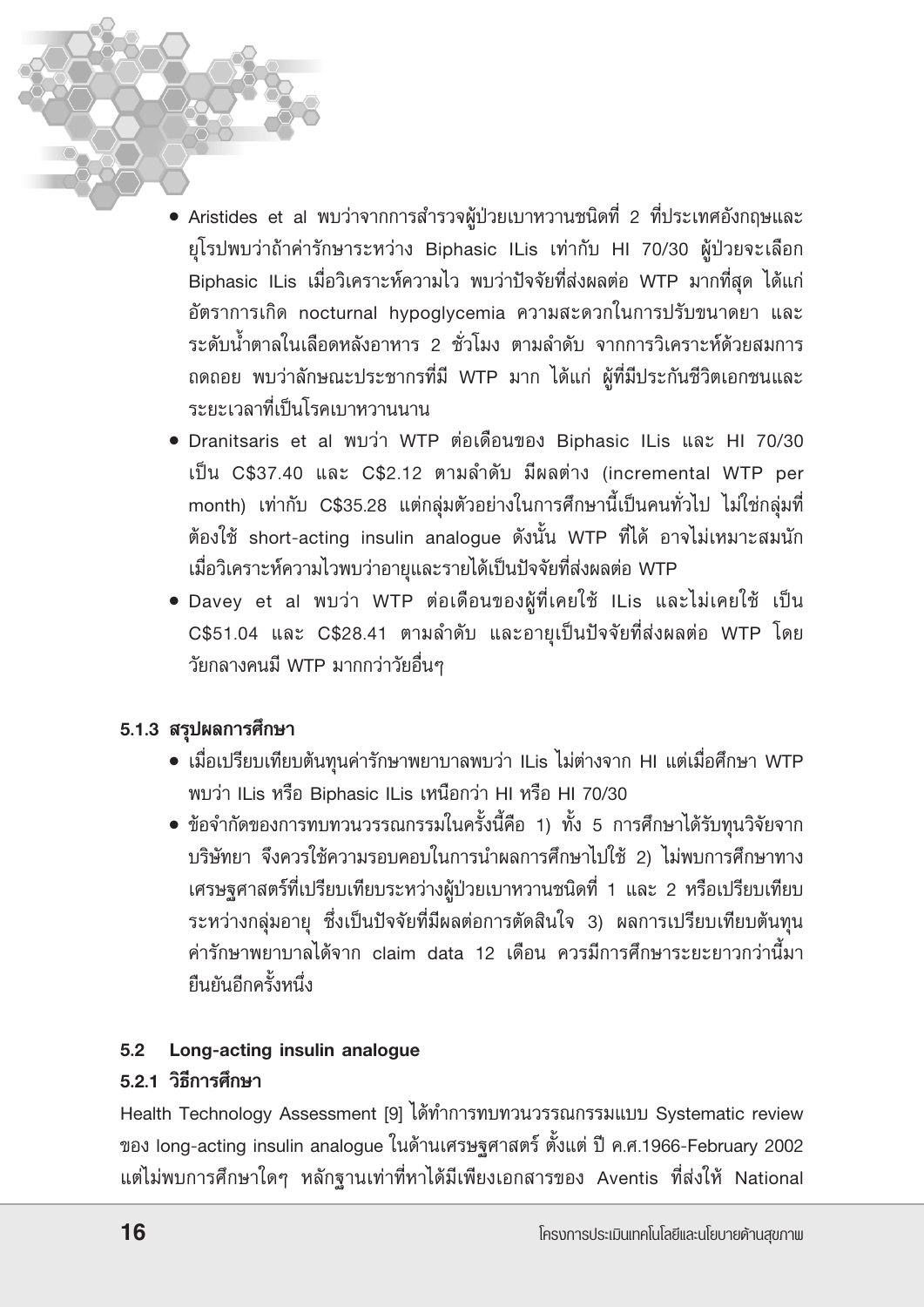Institute for Clinical Excellence (NICE) ซึ่งเป็นการเปรียบเทียบต้นทุนประสิทธิผลของ IGla กับ NPH ซึ่งทีมงาน HTA พบว่าแบบจำลองมีข้อผิดพลาดเกี่ยวกับการตั้งสมมติฐานและวิธีการ คำนวณ ส่งผลให้ cost/OAI Y มีค่าต่ำ ทีมงาน HTA จึงสร้างแบบจำลองและวิเคราะห์อีกครั้ง โดยทำการปรับค่าของตัวแปรต่างๆ โดยเฉพาะ utility ที่เพิ่มขึ้นจากการหลีกเลี่ยงภาวะน้ำตาลใน เลือดต่ำ 1 ครั้ง

จากการสืบค้นการประเมินทางเศรษฐศาสตร์ของ long-acting insulin analogue พบงานวิจัย ของ Miller et al [11] ซึ่งศึกษาการใช้ทรัพยากรทางสุขภาพและค่าใช้จ่ายอันเนื่องมาจากการ ใช้ IGIa ทำการศึกษาที่โรงพยาบาลทหารผ่านศึก ประเทศอเมริกา โดยเปรียบเทียบกลุ่มตัวอย่าง ที่ใช้ IGla จำนวน 5,064 ราย กับกลุ่มที่ใช้อินสุลินชนิดอื่นจำนวน 69,944 ราย เป็นระยะเวลา 12 เดือน ทำการจับคู่แบบ 14:1 (ตัวแปรที่ควบคุม เช่น ลักษณะประชากร โรคร่วม ระดับ HbA1c ความรุนแรงของโรค) คำนวณผลต่างของการใช้ทรัพยากรทางการแพทย์และค่าใช้จ่ายของแต่ละ คู่ แล้วนำมาหาค่าเฉลี่ย

# 5.2.2 ผลการศึกษา

- ต้นทุนประสิทธิผลของ IGla ในผู้ป่วยเบาหวานชนิดที่ 1 มีค่าเท่ากับ £3,496 4,978 / QALY ขึ้นกับวิธีการให้ยา (vial, catridge or pen) เมื่อวิเคราะห์ความไวพบว่าต้นทุน มีความไวต่อ utility gained from reducing fear of hypoglycaemic ซึ่งหากมีค่า เป็นศูนย์จะส่งผลให้มีต้นทุน £389,356-554,411 / QALY
- ต้นทุนประสิทธิผลของ IGIa ในผู้ป่วยเบาหวานชนิดที่ 2 มีค่าเท่ากับ £32,508-43,411 / QALY ขึ้นกับวิธีการให้ยา (vial, catridge or pen) สาเหตุที่ผู้ป่วยเบาหวานชนิดที่ 2 มี ้ต้นทุนสูงกว่า เนื่องจากจำนวนครั้งของภาวะน้ำตาลในเลือดต่ำที่เลี่ยงได้มีค่าน้อยกว่า คือ ี่สามารถเลี่ยงได้เพียง 3 ครั้ง/ราย/ปี เมื่อวิเคราะห์ความไวพบว่าต้นทุนมีความไวต่อ utility gained from reducing fear of hypoglycaemic ซึ่งหากมีค่าเป็นศูนย์จะส่งผลให้มี ต้นทุน £7,649,327-10,214,864 / QALY
- ผลการศึกษาของ Miller et al พบว่ากลุ่มที่ใช้ IGla มีจำนวนวันนอนลดลง 2.4 วันนอน/ ราย/ปี ค่าใช้จ่ายผู้ป่วยในลดลง 820 ดอลลาร์/ราย/ปี ในขณะที่จำนวนครั้งผู้ป่วยนอก เพิ่มขึ้น 1.6 ครั้ง/ราย/ปี ค่าใช้จ่ายผู้ป่วยนอกเพิ่มขึ้น 279 ดอลลาร์/ราย/ปี เมื่อ ้พิจารณาภาพรวมของค่าใช้จ่ายพบว่า ผู้ที่ใช้ IGla มีค่ายาเพิ่มขึ้น 374 ดอลลาร์/ราย/ปี แต่ค่าใช้จ่ายด้านสุขภาพทั้งหมดลดลง 166 ดอลลาร์/ราย/ปี (95%Cl = -\$290 to \$622) ซึ่งใบทางสถิติถือว่าไม่มีความแตกต่าง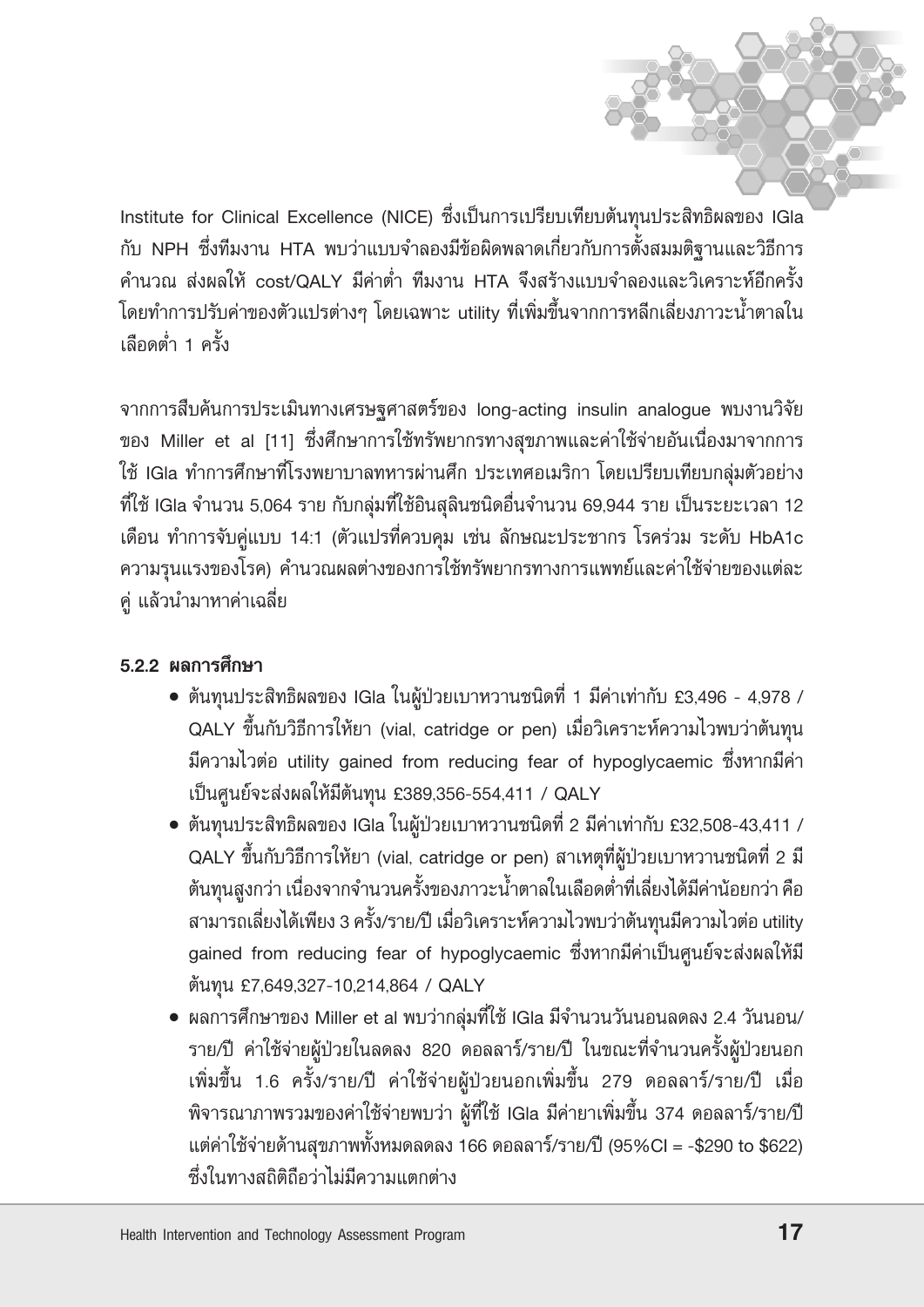# 5.2.3 สรุปผลการศึกษา

• จากการวิเคราะห์ต้นทุนประสิทธิผลโดย HTA พบว่าการใช้ IGIa มีความคุ้มค่าเมื่อเทียบ กับ NPH ในผู้ป่วยเบาหวานชนิดที่ 1 (£3,496-4,978 / QALY) ส่วนในผู้ป่วยเบาหวาน ชนิดที่ 2 มีต้นทุนประสิทธิผลสูงกว่าคือ £32,508-43,411 / QALY

#### ข้อพิจารณาด้านจริยธรรม จิตวิทยาสังคม 6

พฤติกรรม สภาพจิตใจ และจิตวิทยาสังคมมีผลต่อการควบคุมโรคเบาหวาน ผู้ป่วยมักรู้สึกท้อแท้ ต่อภาระในการดูแลตัวเองจนนำไปสู่ diabetes burn-out คือไม่สามารถดูแลตัวเองให้ดีที่สุด ้อย่างต่อเนื่อง ในผู้ป่วยเบาหวานชนิดที่ 1 ที่เป็นผู้ใหญ่พบว่ามีภาวะซึมเศร้าเพิ่มขึ้น การมีภาวะ ึกดดันทางอารมณ์ เช่น ความกลัวระดับน้ำตาลในเลือดต่ำ ความพยายามควบคุมโรค ทำให้ พฤติกรรมเปลี่ยนแปลง ขาดการดูแลตัวเองทั้งในเรื่องอาหาร ออกกำลังกาย การใช้ยาและผล เสียอื่นๆอีกหลายอย่าง นำไปสู่การควบคุมโรคที่แย่ลง เกิดอาการแทรกซ้อนตามมา ในเด็กและ หญิงวัยรุ่นมักมีภาวะความผิดปกติในการกินและไม่สามารถควบคุมระดับน้ำตาลในเลือดได้ดี ทำให้ เกิดอาการแทรกซ้อนเร็วกว่าปกติ ในกรณีนี้ การใช้ Short-acting insulin analogue อาจ ช่วยเพิ่มความยืดหยุ่นในการรับประทานอาหารประเภทคาร์โบไฮเดรตเวลาในการรับประทานอาหาร และความหลากหลายของอาหารที่รับประทาน ทำให้ไม่ต้องข่มความรู้สึกมากนัก ในทางทฤษฎี แล้วน่าจะช่วยให้สามารถควบคุมโรคได้ดีขึ้น

แม้ว่าจะมีการใช้ Short-acting insulin analogue กันอย่างแพร่หลายในประเทศต่างๆ แต่ ระยะเวลาที่ยาอยู่ในท้องตลาดยังไม่นานพอที่จะพิจารณาถึงผลในระยะยาว เช่น mitogenicity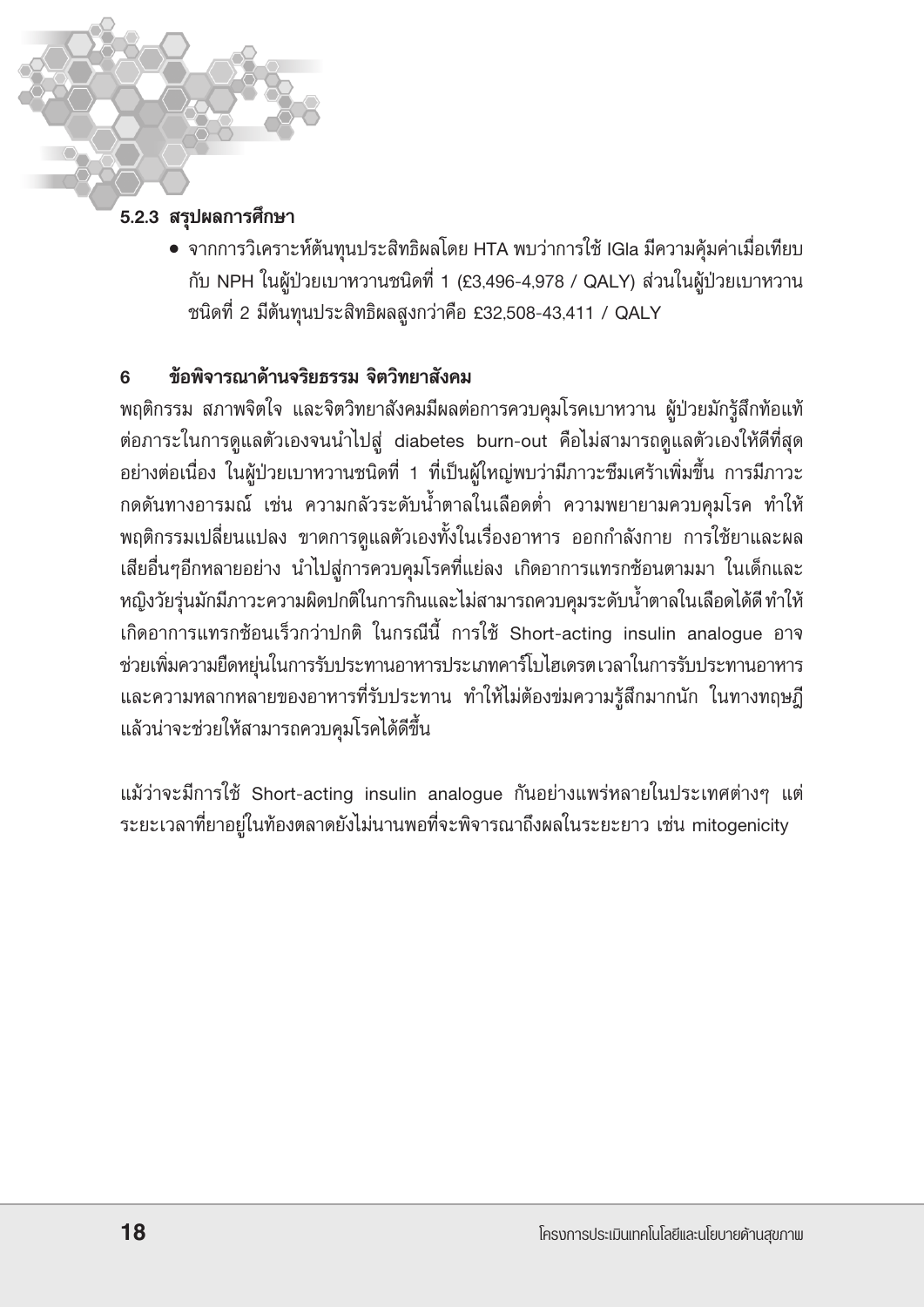

#### บทสรุป  $\overline{7}$

#### Short-acting insulin analogue a)

ในกลุ่มผู้ป่วยเบาหวานชนิดที่ 1 ที่ได้รับ ILis หรือ IAsp เทียบกับกลุ่มที่ได้รับ HI พบว่ามีระดับ HbA1c ต่ำกว่าเล็กน้อย ในกลุ่มที่ใช้ CSII หรือกลุ่มผู้ใหญ่ที่ทำการศึกษานานกว่า 3 เดือน พบ ว่าระดับ HbA1c ต่ำกว่ากลุ่มที่ได้รับ HI อย่างชัดเจน สำหรับการใช้ ILis ในเด็กพบว่าการลดลง ของระดับ HbA1c ไม่แตกต่างจากการใช้ HI อัตราการเกิด nocturnal hypoglecemia ต่ำกว่า กลุ่มที่ได้รับ HI อย่างมีนัยสำคัญ อัตราการเกิด overall and severe hypoglycemia ไม่แตกต่างกัน

ส่วนในกลุ่มผู้ป่วยเบาหวานชนิดที่ 2 ที่ได้รับ short-acting insulin analogue (ILis, IAsp หรือ IGlu) เทียบกับกลุ่มที่ได้รับ HI พบว่าระดับ HbA1c อัตราการเกิด hypoglycemia และคุณภาพ ชีวิตไม่แตกต่างกัน ดังนั้นการใช้ short-acting insulin analogue มีผลดีด้านคลินิกไม่มากนักใน กลุ่มผู้ป่วยเบาหวานส่วนใหญ่ที่ได้รับการรักษาด้วยอินสุลิน ต้นทุนค่ารักษาพยาบาลไม่แตกต่าง กันระหว่างกลุ่มที่ใช้ ILis กับกลุ่มที่ใช้ HI แต่ผู้ป่วยชอบ ILis มากกว่า HI เนื่องจากใช้สะดวกกว่า ส่วน IAsp และ IGlu ยังมีหลักฐานไม่เพียงพอที่จะสรุปได้

#### b) Long-acting insulin analogue

IGla สามารถลดอัตราการเกิดภาวะน้ำตาลในเลือดต่ำ โดยเฉพาะในเวลากลางคืนได้ดีกว่า เมื่อ เทียบกับการใช้ NPH วันละ 1 ครั้ง ส่วนผลการควบคุมระดับน้ำตาลในเลือดไม่ต่างกัน ใน ทางเศรษฐศาสตร์พบว่าต้นทุนค่ารักษาพยาบาลไม่แตกต่างกันระหว่างกลุ่มที่ใช้ IGla กับกลุ่มที่ ใช้ NPH เมื่อประเมินต้นทุนประสิทธิผลพบว่าการใช้ IGla มีความคุ้มค่าเมื่อเทียบกับ NPH ใน ผู้ป่วยเบาหวานชนิดที่ 1 (£3,496 - 4,978 / QALY) ส่วนในผู้ป่วยเบาหวานชนิดที่ 2 มีต้นทุน ประสิทธิผลสูงกว่ามากคือ (£32,508-43,411 / QALY) ส่วน IDet ยังมีหลักฐานไม่เพียงพอที่จะ สรุปได้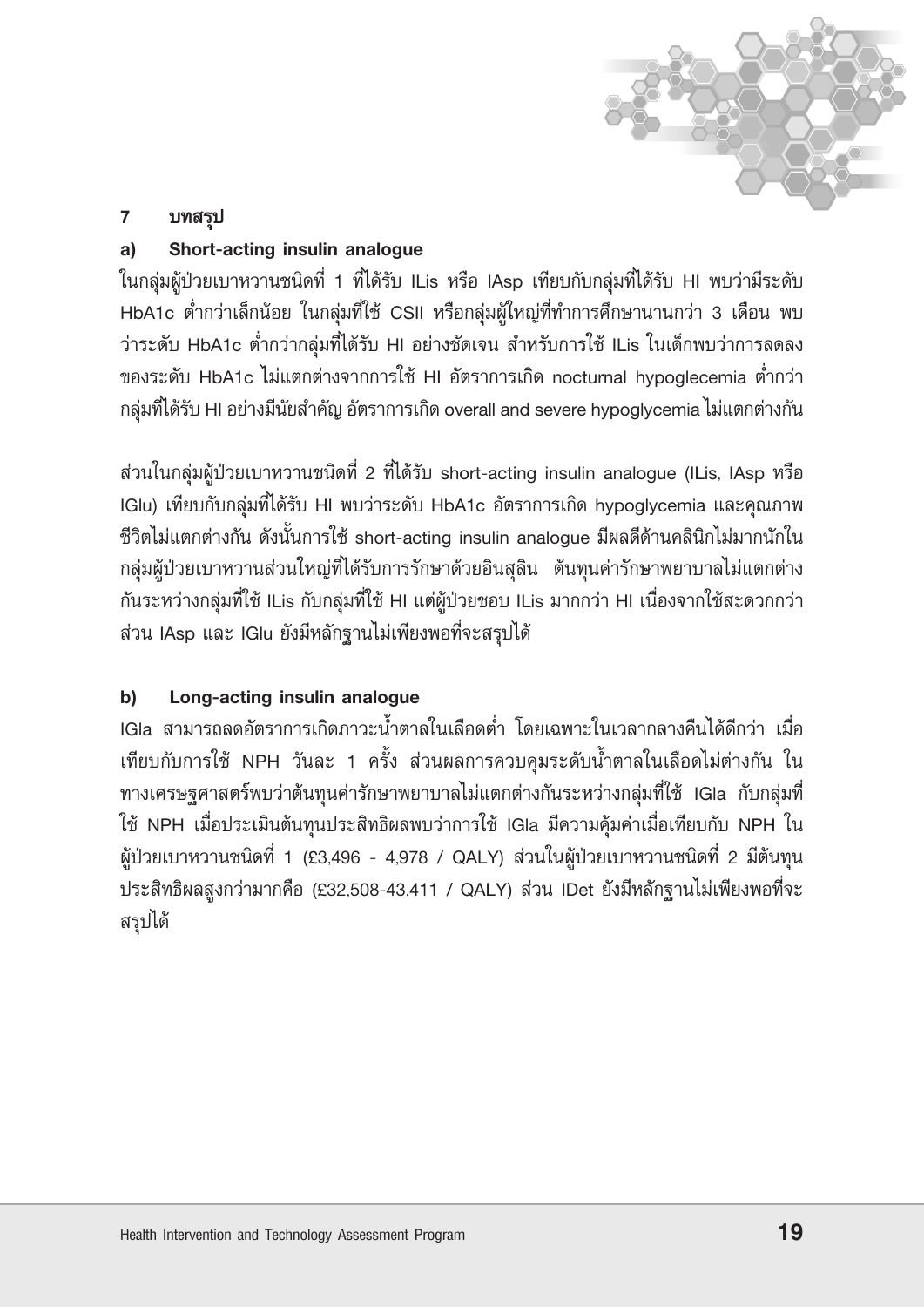# ้เอกสารค้างดิง

- 1. Banerjee S, Tran K, Li H, Cimon K, Daneman D, Simpson SH, Campbell K: Short-acting Insulin Analogues for Diabetes Mellitus: Meta-analysis of Clinical Outcomes and Assessment of Cost-effectiveness. Canada: Canadian Agency for Drugs and Technologies in Health; 2007.
- 2. Yadav S, Parakh A: Insulin Therapy. Indian Pediatrics 2006, 43:863-872.
- 3. เยาวรัตน์ ปรปักษ์ขาม, พรพันธุ์ บุณยรัตพันธุ์: โรคเบาหวานในคนไทย. กรุงเทพฯ: สำนักงาน พัฒนาระบบข้อมูลข่าวสารสุขภาพ; 2549.
- 4. อรพรรณ มาตังคสมบัติ: ยาที่ใช้ในโรคเบาหวาน. พิมพ์ครั้งที่ 1. กรุงเทพฯ: หจก.แสงเทียน การพิมพ์' 2544
- 5. Hirsch IB: Insulin Analogues. N Engl J Med 2005, 352:174-183.
- 6. คณะกรรมการแห่งชาติด้านยา: บัญชียาหลักแห่งชาติ พ.ศ.2547. กรุงเทพฯ: สำนักงาน คณะกรรมการอาหารและยา; 2547.
- 7. กองควบคุมยา สำนักงานคณะกรรมการอาหารและยา. ข้อมูลทั่วไปเกี่ยวกับผลิตภัณฑ์. 2550 [http://fda.moph.go.th]
- 8. Siebenhofer A, Plank J, Berghold A, Jeitler K, Horvath K, Narath M, Gfrerer R, Pieber T: Short-acting insulin analogues versus regular human insulin in patients with diabetes mellitus (Review). The Cochrane Collaboration; 2007.
- 9. Warren E, Weatherey-Jones E, Chilcott J, Beverley C: Systematic review and economic evaluation of a long-acting insulin analogue, insulin glargine. Health Technology Assessment; 2004.
- 10. Horvath K, Jeitler K, Berghold A, Ebrahim S, Gratzer T, Plank J, Kaiser T, Pieber T, Siebenhofer A: Long-acting insulin analogues versus NPH insulin (human isophane insulin) for type 2 diabetes mellitus (Review). The Cochrane Collaboration: 2007
- 11. Miller DR, Gardner JA, Hendricks AM, Zhang Q, Fincke BG: Health Care Resource Utilization and Expenditures Associated with the Use of Insulin Glargine. Clinical Therapeutics 2007, 29:478-487.